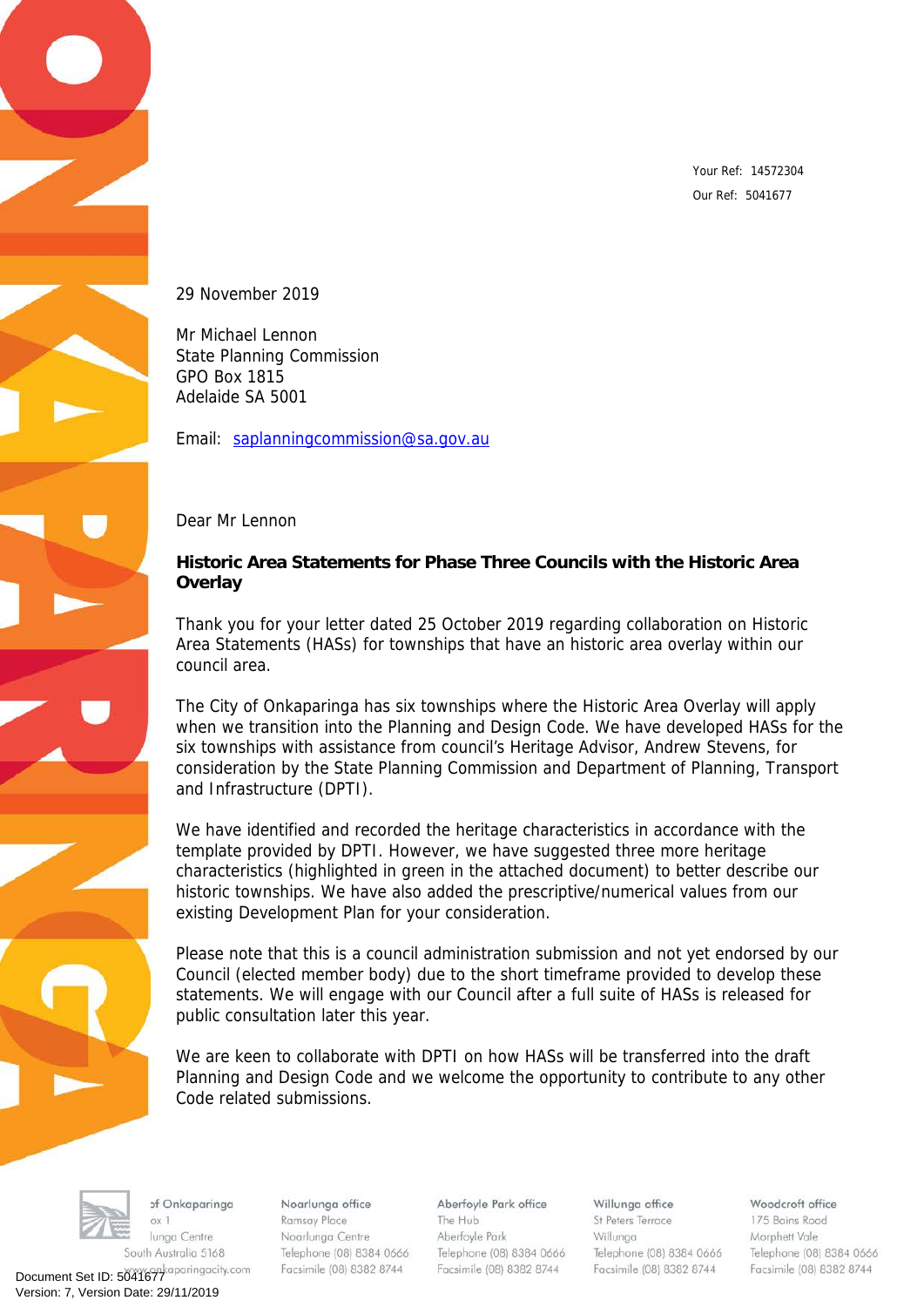Please contact Divya Bali Dogra, Built Heritage Planner on **Calibrate** or in case of any queries related to the HASs.

Yours sincerely

HALL

Renee Mitchell **Manager Development Services**

Attachment – Historic Area Statement – City of Onkaparinga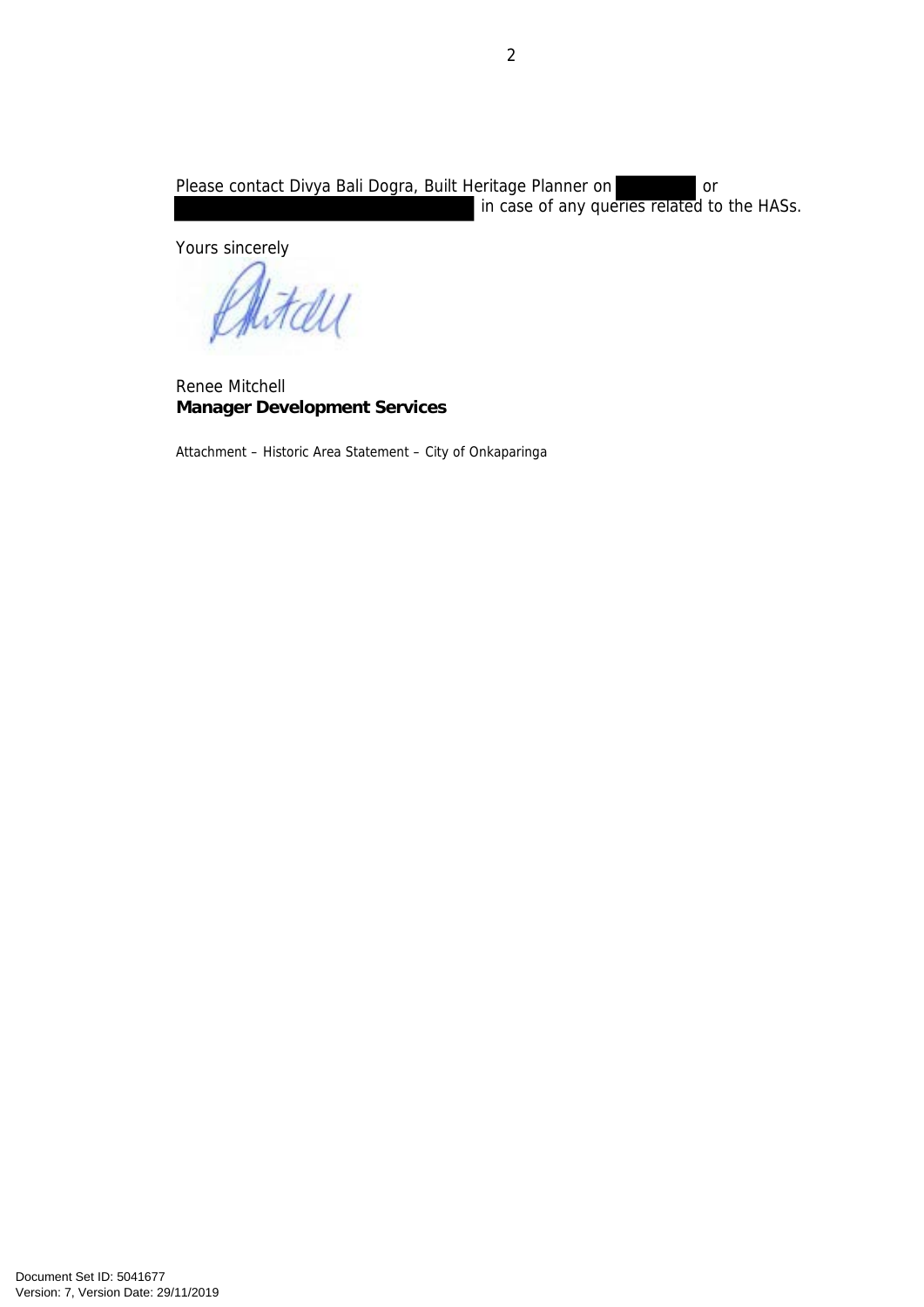**HISTORIC AREA STATEMENTS**

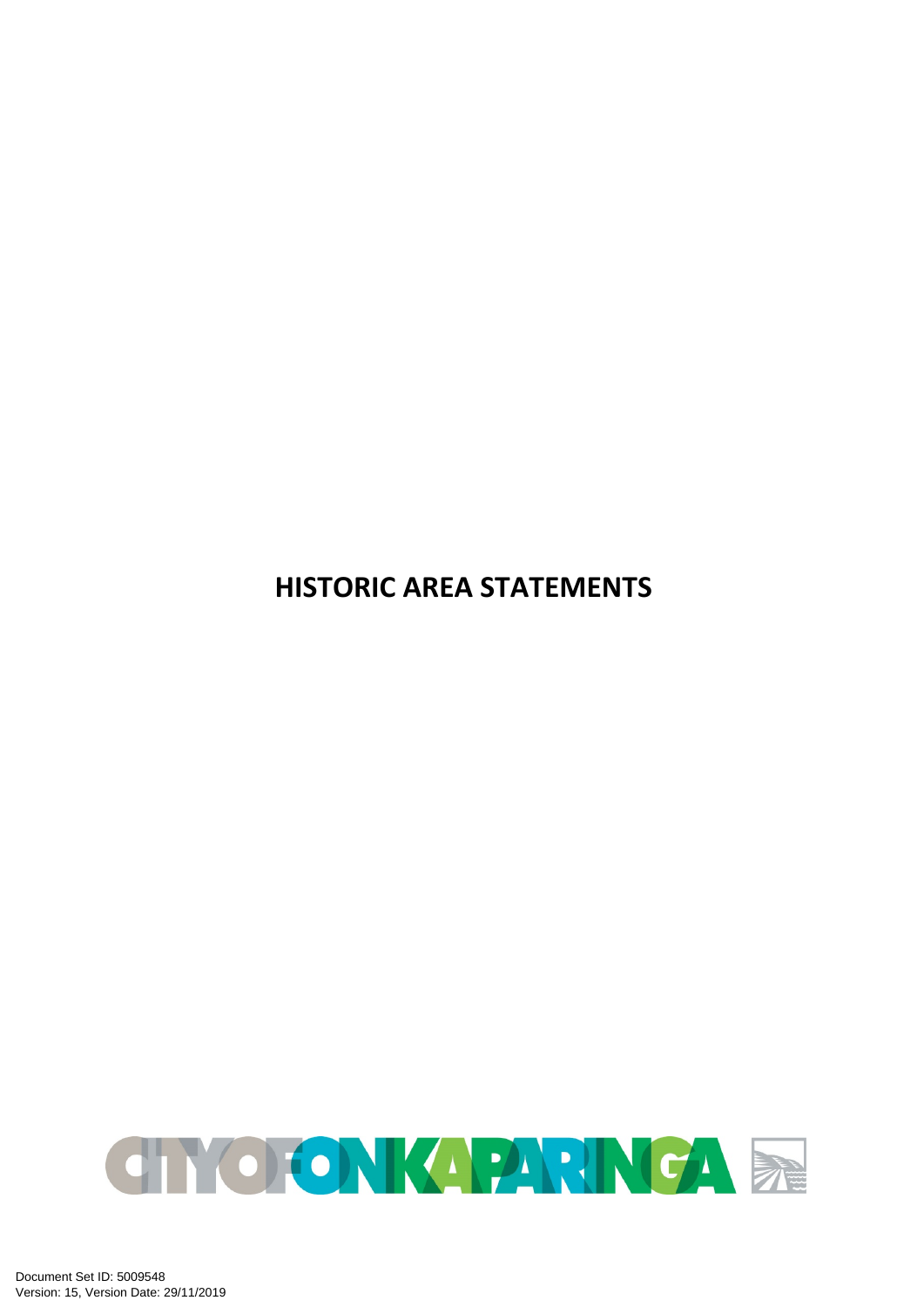

# **Contents**

#### **LEGEND**



Suggested heritage characteristics in addition to the template provided by DPTI



Prescriptive/ numerical characteristics from Onkaparinga Development Plan for proposed development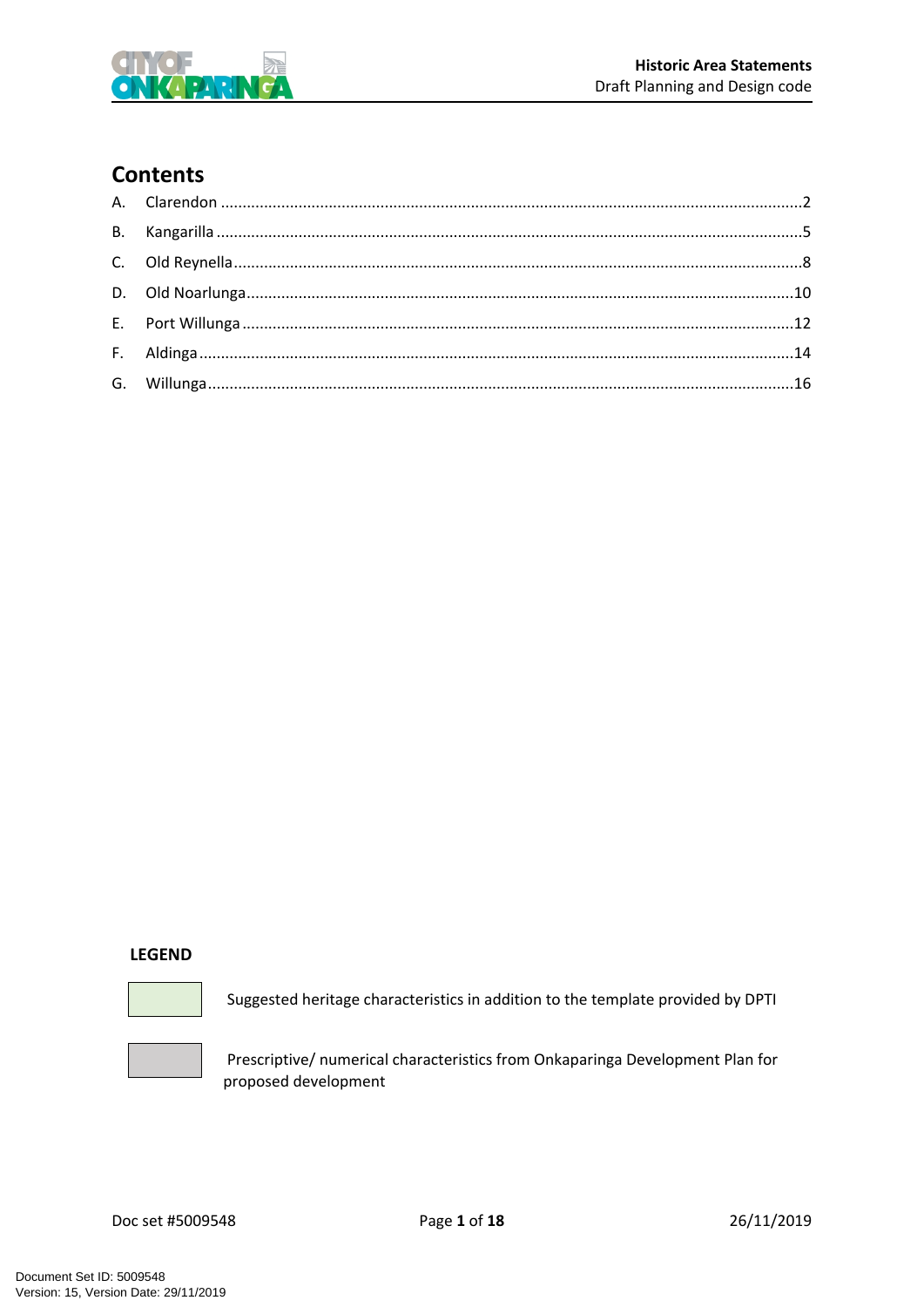

### <span id="page-4-0"></span>**A. Clarendon**

| <b>Heritage Characteristics</b> | <b>Prevailing Characteristics</b>                                                                                                                                                                                                                                                                                                                                                                                                                                                                                                                                                                                                                                                                                                                                                                                            |
|---------------------------------|------------------------------------------------------------------------------------------------------------------------------------------------------------------------------------------------------------------------------------------------------------------------------------------------------------------------------------------------------------------------------------------------------------------------------------------------------------------------------------------------------------------------------------------------------------------------------------------------------------------------------------------------------------------------------------------------------------------------------------------------------------------------------------------------------------------------------|
| Era of Development              | 1840s - 1890s                                                                                                                                                                                                                                                                                                                                                                                                                                                                                                                                                                                                                                                                                                                                                                                                                |
| <b>Theme</b>                    | Early European survey and settlement in the regional areas<br>around Adelaide; Pastoralism, Agriculture, Viticulture, Tertiary<br>Industries, Communications, Road Transport, Water Catchment<br>and Supply, Social Services, Religion, Education, Law and Order,<br>Local Government.                                                                                                                                                                                                                                                                                                                                                                                                                                                                                                                                       |
| <b>Subdivision Pattern</b>      | Township allotments set out from the main road (Grants Gully<br>Road) which winds its way along the floor of a valley and Turners<br>Gully Road.<br>Relatively large allotments, typical of a country township.<br>Allotment sizes increase out from the centre of the township,<br>emphasising the semi-rural environment.<br>Substantial space between buildings.<br>Buildings are sited relatively close to front boundaries and each<br>other in the centre of the township but front and side setbacks<br>increase as distance from the town centre increases. This pattern<br>of development contributes to the sense of space and<br>rural/country township character.<br>Building frontages are parallel to streets becoming more random                                                                             |
| <b>Architectural Buildings</b>  | out from the centre of the township.<br>double-fronted cottages, villas, asymmetrical cottages and<br>$\bullet$<br>attached shop-dwellings with Victorian stylistic influences<br>agriculture and viticulture related structures such as winery<br>$\bullet$<br>buildings, farmhouses and barns<br>public buildings such as police station, courthouse, school,<br>$\bullet$<br>former institute building (hall) with Victorian Gothic and<br>similar styles of the Victorian era<br>churches and cemeteries<br>$\bullet$<br>hotel, general store and shops<br>transport related structures such as bridges<br>war memorial                                                                                                                                                                                                  |
| Form and Scale                  | rectilinear plan form<br>$\bullet$<br>low-scale<br>$\bullet$<br>high solid-to-void ratio<br>$\bullet$<br>typically two or more pavilions rather than a single mass<br>concave and straight-pitched verandas on front and<br>$\bullet$<br>sometimes side facades reduce bulk and scale and add visual<br>interest<br>lean-to forms are common and break down bulk and scale<br>$\bullet$<br>vertical proportions in windows and doors<br>$\bullet$<br>fine-grain detail in elements such as plinths, string courses,<br>$\bullet$<br>projecting sills<br>garages, carports and outbuildings are low in scale and<br>$\bullet$<br>simple in form; they are located unobtrusively, to the rear of<br>dwellings or the principal building on the site or<br>alternatively, to the side and well-setback from the front<br>façade |

Doc set #5009548 Page **2** of **18** 26/11/2019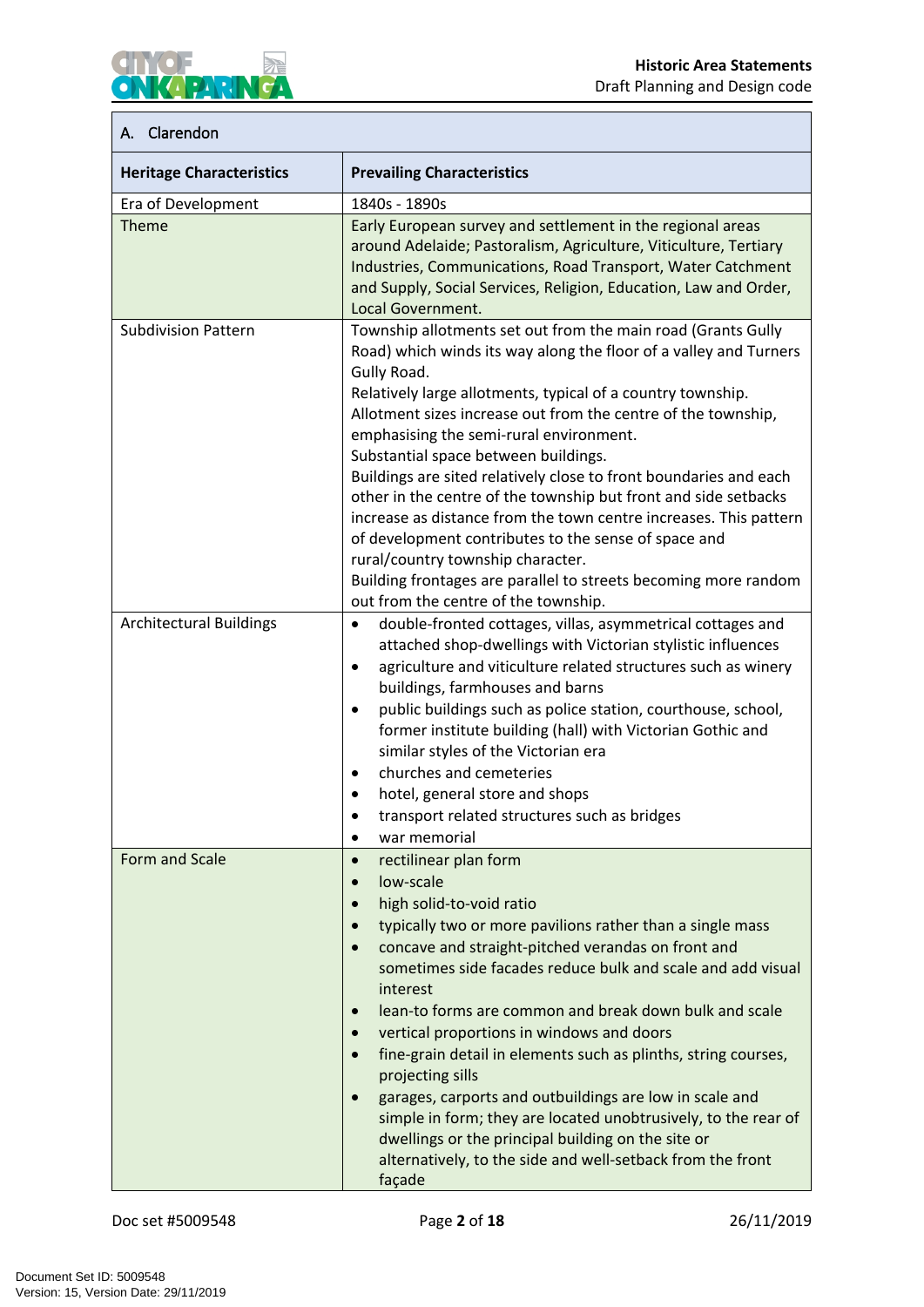

#### **A. Clarendon**

| <b>Heritage Characteristics</b> | <b>Prevailing Characteristics</b>                                                                                                                                                                                                                                                                                                                                                                                                                                                                                                                                                                 |
|---------------------------------|---------------------------------------------------------------------------------------------------------------------------------------------------------------------------------------------------------------------------------------------------------------------------------------------------------------------------------------------------------------------------------------------------------------------------------------------------------------------------------------------------------------------------------------------------------------------------------------------------|
| Materials                       | Masonry - random rubble, roughly-coursed stone,<br>$\bullet$<br>unpainted local bluestone, sandstone, some with brick or<br>rendered quoin work<br>Roof - slate or corrugated iron<br>$\bullet$<br>Timber joinery including window frames, door frames, doors,<br>$\bullet$<br>fascias, bargeboards and veranda posts<br>Consistent with the materials used in the 1840s-1890s buildings<br>within the township.<br>Variation in materials assists in breaking down bulk and scale<br>and adds visual interest.                                                                                   |
| Setting and Public Realm        | Lineal township laid out along a narrow valley floor.<br>Township located within a steeply-sided valley and a hillside,<br>rural setting.<br>Narrow streets.<br>The reservoir and the Onkaparinga River.<br>Mature landscape environment where well-established trees<br>and vegetation reinforce the country township character and<br>emphasise the space between buildings.<br>Village or rural township character.<br>Vistas and views into and out of the township are important.                                                                                                            |
| Fencing                         | picket fence<br>$\bullet$<br>woven wire<br>$\bullet$<br>timber post-and-rail or post-and-wire<br>$\bullet$<br>low (approximately 1.2 metres in height) sandstone rubble<br>$\bullet$<br>Original front fences should be maintained and restored.<br>Any proposed fencing should be compatible with the era and<br>style of building with which it is associated, maintain views of<br>the building from the public realm and be consistent with and<br>complement the open landscape character.<br>Rear and side boundary fencing often corrugated galvanised iron<br>up to 1.8 metres in height. |
| Height                          | Predominantly single-storey. Single-storey residential buildings<br>with some two-storey or part two-storey dwellings.<br>Typical proportions of Victorian-era cottages with wall heights of<br>around 3.3 to 3.6 metres and ridge heights of around 5.0 to 5.5<br>metres.<br>Tall single-storey churches and institutional and public buildings<br>that are generally exceptions and landmarks that punctuate the<br>streetscape and stand out because of their difference in scale.                                                                                                             |
| <b>Roof Types</b>               | $M$ – shaped<br>$\bullet$<br>gable<br>hipped<br>concave or straight-pitched veranda<br>steeply-pitched, typically 30 to 40 degrees, reflecting<br>traditional architectural styles and building methods<br>short roof spans                                                                                                                                                                                                                                                                                                                                                                       |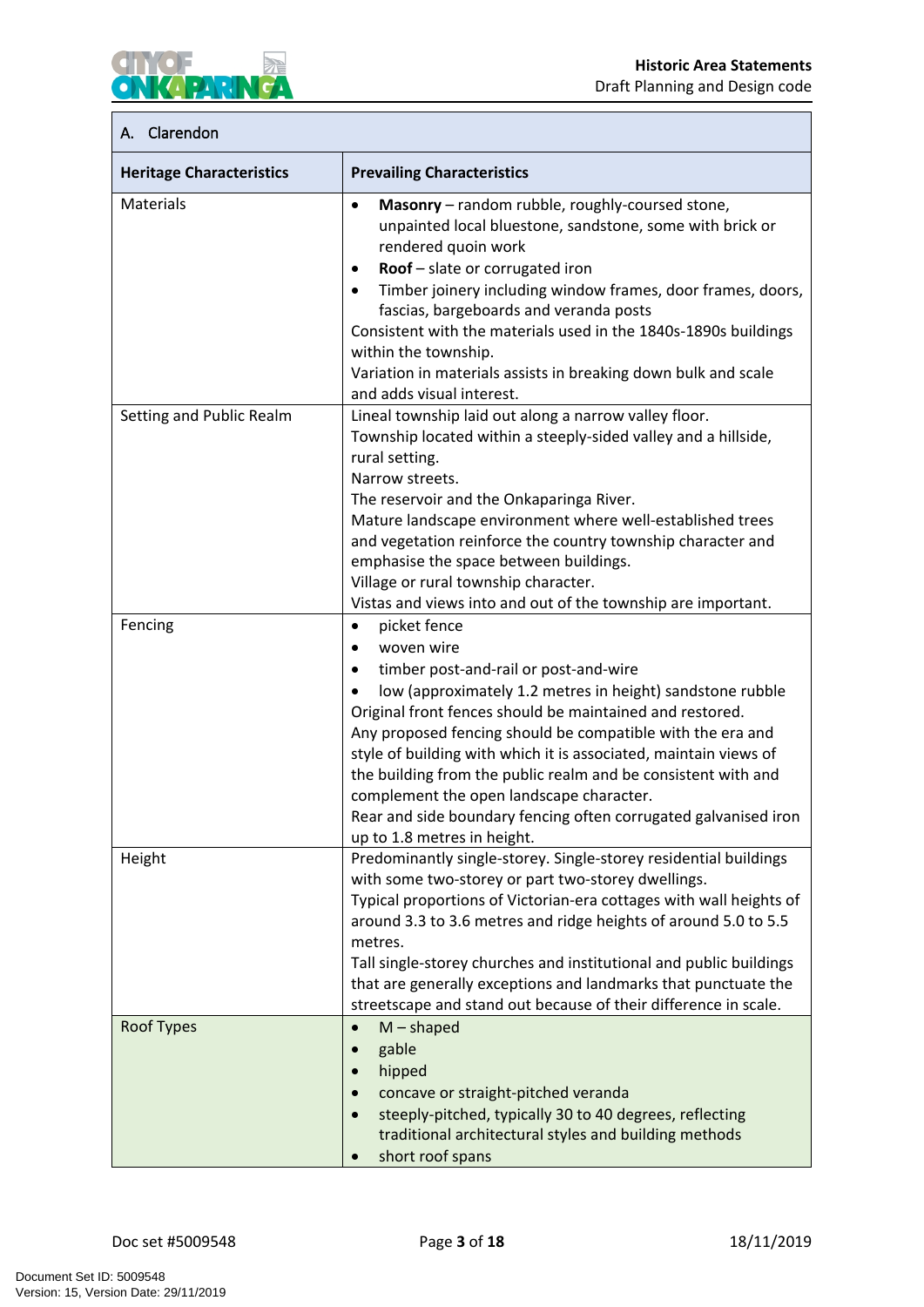

#### **A. Clarendon**

| Prescriptive/ Numerical characteristics from Onkaparinga Development Plan for proposed<br>development |                                                                                                                  |  |
|-------------------------------------------------------------------------------------------------------|------------------------------------------------------------------------------------------------------------------|--|
| <b>Building Setbacks</b>                                                                              | Dwellings sited on existing allotments with frontage to Turners                                                  |  |
|                                                                                                       | Gully Road and/or Clarendon Road should be sited on the lower<br>slopes of hillsides or within the valley floor. |  |
| <b>Building Material</b>                                                                              | The external materials of buildings should be of natural colours                                                 |  |
|                                                                                                       | to be unobtrusive, blend with a natural rural landscape and                                                      |  |
|                                                                                                       | minimise visual intrusion.                                                                                       |  |
|                                                                                                       | Variation in materials assists in breaking down bulk and scale                                                   |  |
|                                                                                                       | and adds visual interest.                                                                                        |  |
| Land Division                                                                                         | Minimum allotment size 1000 square metres.                                                                       |  |
|                                                                                                       | Frontage of not less than 25 metres.                                                                             |  |
|                                                                                                       | Land division along Hollitt Road and Saint Ninians Street should                                                 |  |
|                                                                                                       | make provision for the widening of the original road reserve                                                     |  |
|                                                                                                       | (nominally 6 metres wide) to a nominal width of 12 metres,                                                       |  |
|                                                                                                       | achieved by a 3 metre widening either side of the original road                                                  |  |
|                                                                                                       | reserve.                                                                                                         |  |
|                                                                                                       | Allotments in the form of a 'hammer-head' or 'battleaxe'                                                         |  |
|                                                                                                       | configuration should not occur within the area.                                                                  |  |
|                                                                                                       | Amalgamation of allotments undesirable                                                                           |  |
| <b>Street Pattern</b>                                                                                 | Two-storey historic buildings in Grants Gully Road should remain                                                 |  |
|                                                                                                       | the dominant landmark feature of the streetscape.                                                                |  |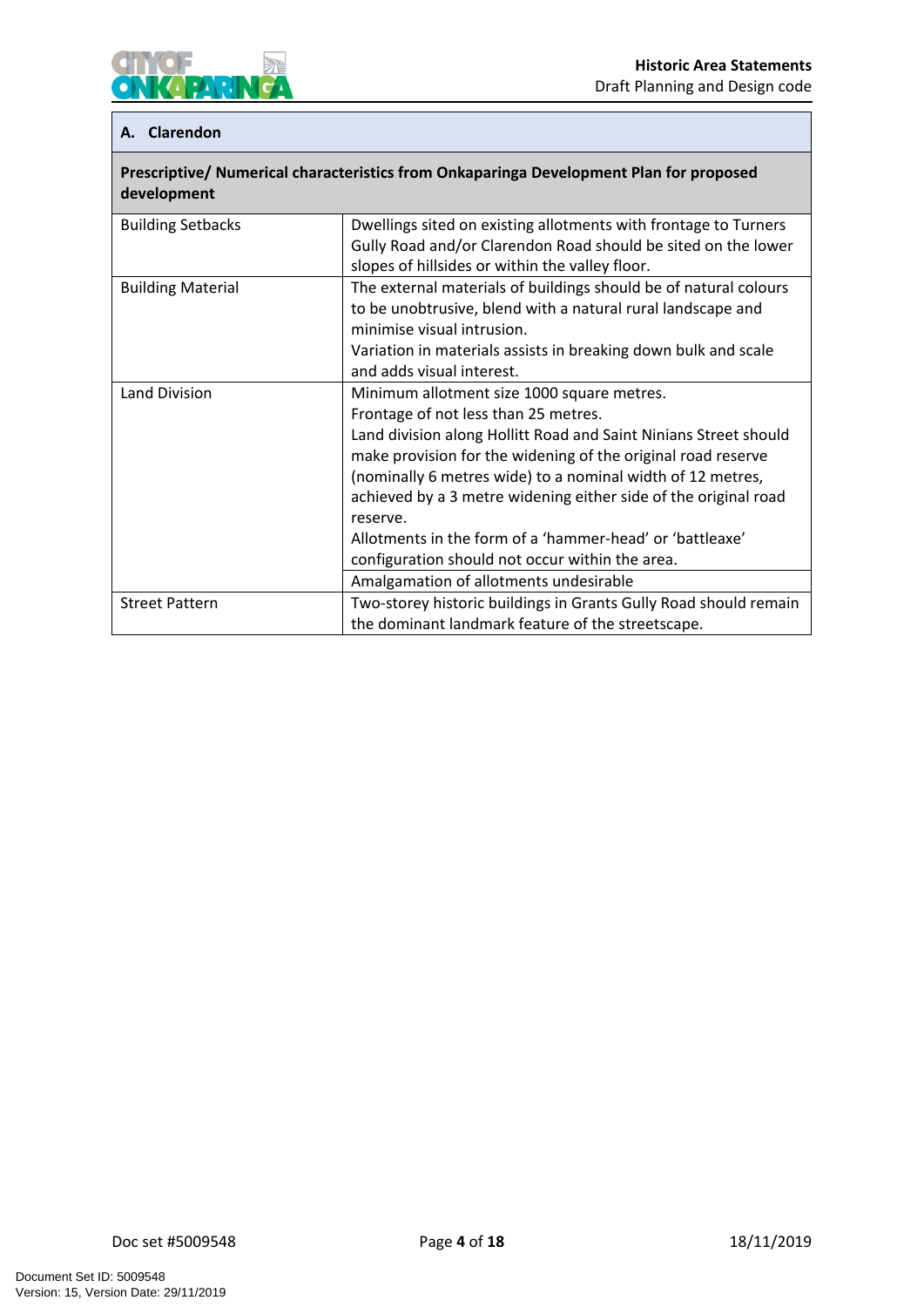

# <span id="page-7-0"></span>**B. Kangarilla**

| <b>Heritage Characteristics</b> | <b>Prevailing Characteristics</b>                                                                                                                                                                                                                                                                                                                                                                                                                                                                                                                                                                                                                                                                                                                                                                                            |
|---------------------------------|------------------------------------------------------------------------------------------------------------------------------------------------------------------------------------------------------------------------------------------------------------------------------------------------------------------------------------------------------------------------------------------------------------------------------------------------------------------------------------------------------------------------------------------------------------------------------------------------------------------------------------------------------------------------------------------------------------------------------------------------------------------------------------------------------------------------------|
| Era of Development              | 1840s - early 1900s                                                                                                                                                                                                                                                                                                                                                                                                                                                                                                                                                                                                                                                                                                                                                                                                          |
| <b>Theme</b>                    | Early European survey and settlement in the regional areas<br>around Adelaide; Pastoralism, Agriculture, Tertiary Industries,<br>Communications, Road Transport, Social Services, Religion,<br>Education.                                                                                                                                                                                                                                                                                                                                                                                                                                                                                                                                                                                                                    |
| <b>Subdivision Pattern</b>      | Concentrated on McLaren Flat Road.<br>Relatively large allotments, typical of country township.<br>Allotment sizes increase out from the centre of the township,<br>emphasising the semi-rural environment.<br>Substantial space between buildings.<br>Buildings are sited relatively close to front boundaries and each<br>other in the centre of the township but front and side setbacks<br>increase as distance from the town centre increases. This pattern<br>of development contributes to the sense of space and country<br>township character.<br>Building frontages are parallel to streets.                                                                                                                                                                                                                       |
| <b>Architectural Buildings</b>  | double-fronted cottages, villas, asymmetrical cottages and<br>$\bullet$<br>attached shop-dwellings with Victorian stylistic influences<br>agriculture and viticulture related structures such as<br>$\bullet$<br>farmhouses, barns, stables, sheds, outbuildings, winery<br>public buildings such as school, post office, hall<br>$\bullet$<br>churches and cemeteries<br>$\bullet$<br>hotel, general store and shops<br>$\bullet$                                                                                                                                                                                                                                                                                                                                                                                           |
| Form and scale                  | rectilinear plan form<br>$\bullet$<br>low-scale<br>$\bullet$<br>high solid-to-void ratio<br>$\bullet$<br>typically two or more pavilions rather than a single mass<br>$\bullet$<br>concave and straight-pitched verandas on front and<br>$\bullet$<br>sometimes side facades reduce bulk and scale and add visual<br>interest<br>lean-to forms are common and break down bulk and scale<br>vertical proportions in windows and doors<br>$\bullet$<br>fine-grain detail in elements such as plinths, string courses,<br>$\bullet$<br>projecting sills<br>garages, carports and outbuildings are low in scale and<br>$\bullet$<br>simple in form; they are located unobtrusively, to the rear of<br>dwellings or the principal building on the site or<br>alternatively, to the side and well-setback from the front<br>façade |
| Materials                       | Masonry - random rubble, roughly coursed stone,<br>$\bullet$<br>unpainted local bluestone, sandstone, some with brick or<br>rendered quoin work<br>Roof - corrugated iron, slate, stringy bark shingles<br>٠<br>Timber joinery including window frames, door frames, doors,<br>$\bullet$<br>fascias, bargeboards and veranda posts.<br>Consistent with the materials used in the 1840s-1890s buildings<br>within the township.                                                                                                                                                                                                                                                                                                                                                                                               |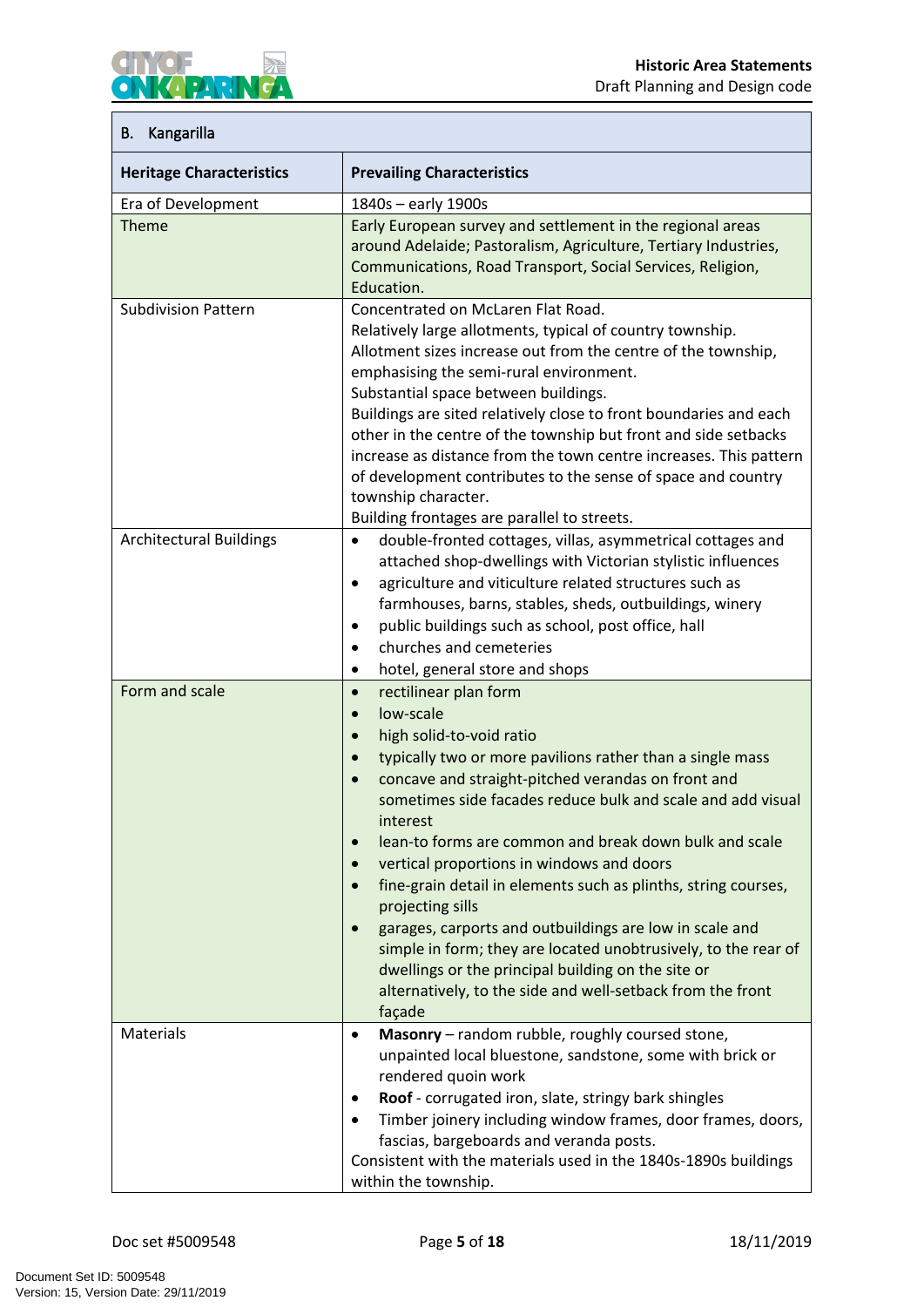

# **B. Kangarilla**

| <b>Heritage Characteristics</b> | <b>Prevailing Characteristics</b>                                                                                                                                                                                                                                                                                                                                                                                                                                                                                                                                                                    |
|---------------------------------|------------------------------------------------------------------------------------------------------------------------------------------------------------------------------------------------------------------------------------------------------------------------------------------------------------------------------------------------------------------------------------------------------------------------------------------------------------------------------------------------------------------------------------------------------------------------------------------------------|
|                                 | Variation in materials assists in breaking down bulk and scale<br>and adds visual interest.                                                                                                                                                                                                                                                                                                                                                                                                                                                                                                          |
| Setting and Public Realm        | Positioned at the junction of four main roads.<br>Township confined to small cluster of buildings sited adjacent<br>the major road junction.<br>Presence of reliable creek.<br>Rural township character.<br>Mature landscape environment where well-established trees<br>and vegetation reinforce the country township character and<br>emphasise the space between buildings.<br>Farmhouses around the township area.<br>Relatively broad road reserves.<br>Informal footpaths and road edges.                                                                                                      |
| Fencing                         | post-and-rail<br>$\bullet$<br>crude picket<br>$\bullet$<br>timber post-and-rail or post-and-wire<br>$\bullet$<br>low (approximately 1.2 metres in height) sandstone rubble<br>$\bullet$<br>Original front fences should be maintained and restored.<br>Any proposed fencing should be compatible with the era and<br>style of building with which it is associated, maintain views of<br>the building from the public realm and be consistent with and<br>complement the open landscape character.<br>Rear and side boundary fencing often corrugated galvanised iron<br>up to 1.8 metres in height. |
| Height                          | Predominantly single-storey.<br>Single-storey residential buildings with some two-storey or part<br>two-storey dwellings or shop/dwellings.<br>Typical proportions of Victorian-era cottages with wall heights of<br>around 3.3 to 3.6 metres and ridge heights of around 5.0 to 5.5<br>metres.<br>Tall single-storey churches and institutional and public buildings<br>that are exceptions and generally landmarks that punctuate the<br>streetscape and stand out because of their difference in scale.                                                                                           |
| <b>Roof Types</b>               | M - shaped<br>$\bullet$<br>gable<br>$\bullet$<br>hipped<br>$\bullet$<br>concave, bullnose or straight-pitched veranda<br>steeply-pitched, typically 30 to 40 degrees, reflecting<br>$\bullet$<br>traditional architectural styles and building methods<br>short roof spans                                                                                                                                                                                                                                                                                                                           |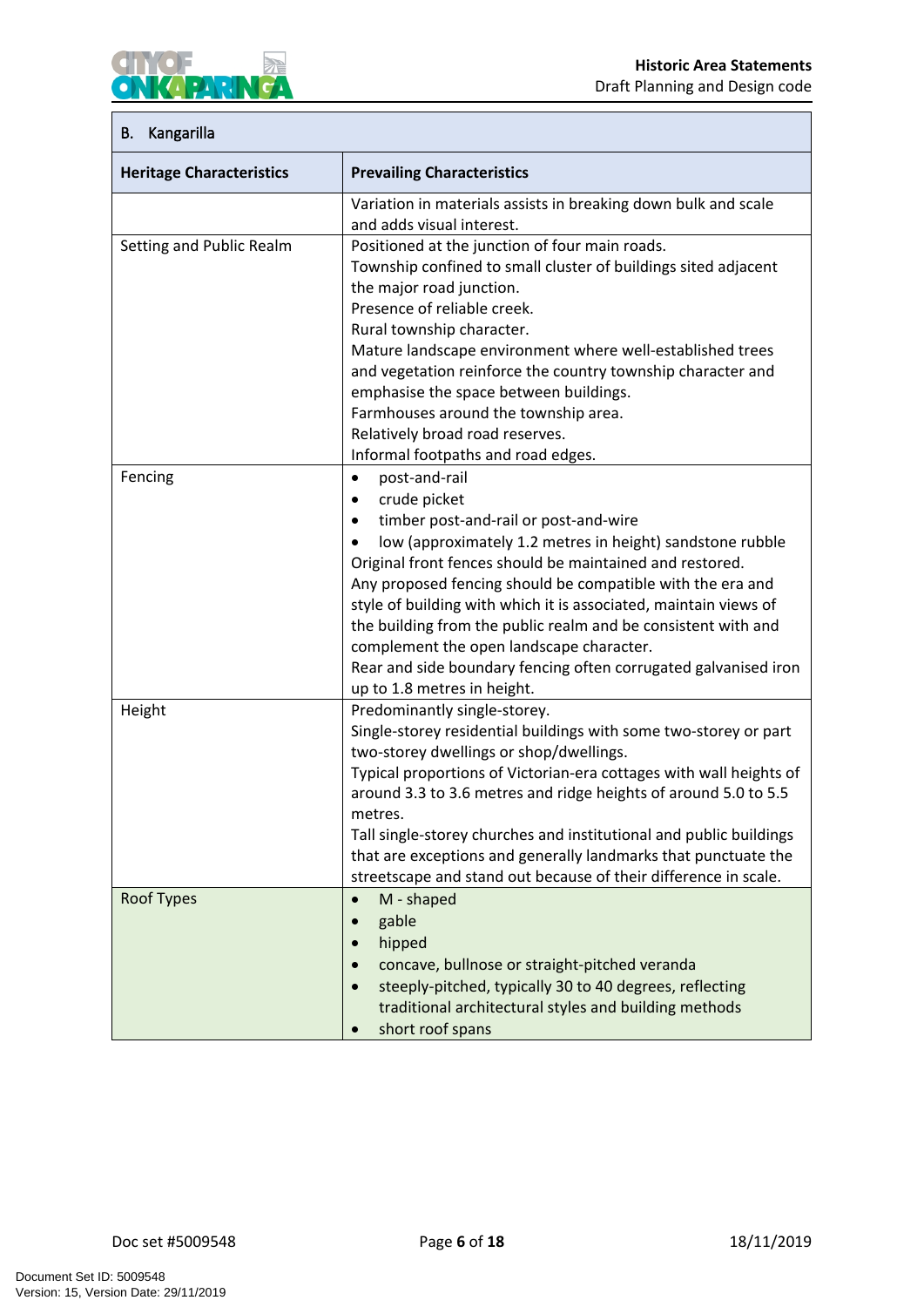

#### **B. Kangarilla**

| Prescriptive/ Numerical characteristics from Onkaparinga Development Plan for proposed |
|----------------------------------------------------------------------------------------|
| development                                                                            |

| <b>Building Setbacks</b> | Front setback - 8 metres.                                                                                                            |
|--------------------------|--------------------------------------------------------------------------------------------------------------------------------------|
| <b>Building Material</b> | External materials of buildings should be of natural colours to be<br>unobtrusive, blend with a natural rural landscape and minimise |
|                          | visual intrusion.                                                                                                                    |
| Land Division            | Minimum allotment size 1000 square metres.                                                                                           |
|                          | Frontage of not less than 25 metres.                                                                                                 |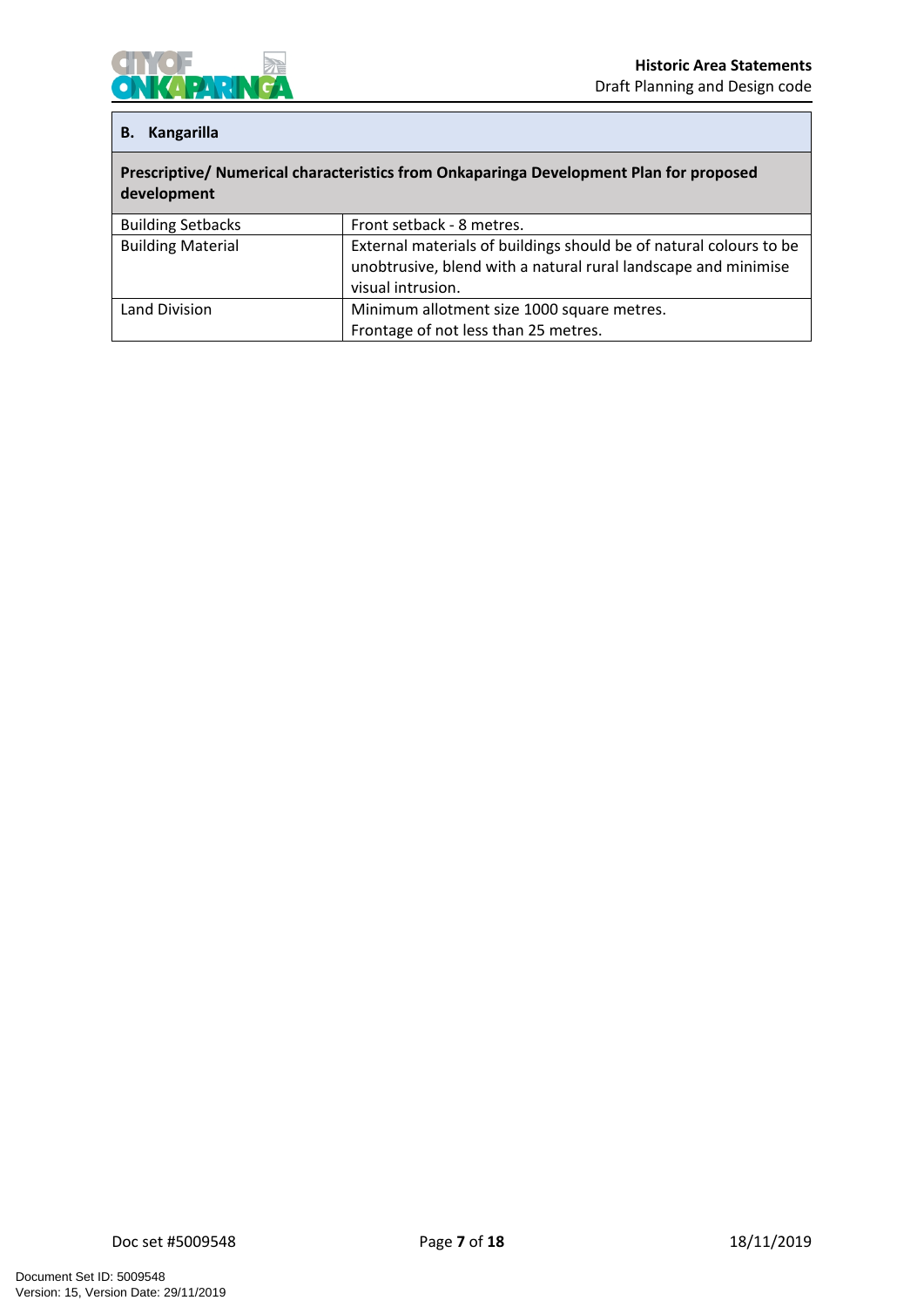# <span id="page-10-0"></span>**C. Old Reynella**

**IKAPARIN** 

 $\mathbf c$ 

**CHYOF** 

 $\bullet$ 

| <b>Heritage Characteristics</b> | <b>Prevailing Characteristics</b>                                                                                                                                                                                                                                                                                                                                                                                                                                                                                                                                                                                                                                                                                                                                                                                                                                          |
|---------------------------------|----------------------------------------------------------------------------------------------------------------------------------------------------------------------------------------------------------------------------------------------------------------------------------------------------------------------------------------------------------------------------------------------------------------------------------------------------------------------------------------------------------------------------------------------------------------------------------------------------------------------------------------------------------------------------------------------------------------------------------------------------------------------------------------------------------------------------------------------------------------------------|
| Era of Development              | 1840s-1920s                                                                                                                                                                                                                                                                                                                                                                                                                                                                                                                                                                                                                                                                                                                                                                                                                                                                |
| Theme                           | Early European survey and settlement in the regional areas<br>around Adelaide; Pastoralism, Agriculture, Viticulture, Tertiary<br>Industries, Communications, Road Transport/Coaching routes,<br>Railway Services, Social Services, Religion, Education.                                                                                                                                                                                                                                                                                                                                                                                                                                                                                                                                                                                                                   |
| <b>Subdivision Pattern</b>      | Varied allotment sizes and pattern within the township.                                                                                                                                                                                                                                                                                                                                                                                                                                                                                                                                                                                                                                                                                                                                                                                                                    |
| <b>Architectural Buildings</b>  | symmetrical and asymmetrical cottages with Victorian<br>$\bullet$<br>stylistic influences<br>schools, hotel<br>$\bullet$<br>transport-related buildings such as horse changing station<br>$\bullet$                                                                                                                                                                                                                                                                                                                                                                                                                                                                                                                                                                                                                                                                        |
| Form and Scale                  | smaller cottages with rectilinear plan form<br>$\bullet$<br>low-scale<br>$\bullet$<br>high solid-to-void ratio<br>$\bullet$<br>typically, two or more pavilions rather than a single mass<br>$\bullet$<br>concave, bullnose and straight-pitched verandas on front<br>$\bullet$<br>and sometimes side facades reduce bulk and scale and add<br>visual interest<br>lean-to forms are common and break down bulk and scale<br>$\bullet$<br>vertical proportions in windows and doors<br>$\bullet$<br>fine-grain detail in elements such as plinths, string courses,<br>$\bullet$<br>projecting sills<br>garages, carports and outbuildings are low in scale and<br>$\bullet$<br>simple in form; they are located unobtrusively, to the rear of<br>dwellings or the principal building on the site or<br>alternatively, to the side and well-setback from the front<br>façade |
| Materials                       | Masonry - limestone, sandstone (coursed), random rubble,<br>$\bullet$<br>some stucco and rendered finishes<br>Quoins - rendered, brick<br>$\bullet$<br>Roof - corrugated iron<br>$\bullet$<br>Timber joinery including window frames, door frames, doors,<br>fascias, bargeboards and veranda posts<br>Variation in materials assists in breaking down bulk and scale<br>and adds visual interest.                                                                                                                                                                                                                                                                                                                                                                                                                                                                         |
| Setting and Public Realm        | Narrow residential streets presenting variety in the age and style<br>of buildings.<br>Attractive public open spaces formed around the Field River.<br>Creek line running through the centre of the town.                                                                                                                                                                                                                                                                                                                                                                                                                                                                                                                                                                                                                                                                  |
| Fencing                         | picket<br>$\bullet$<br>Original front fences should be maintained and restored.<br>Any proposed fencing should be compatible with the era and<br>style of building with which it is associated, maintain views of<br>the building from the public realm and be consistent with and<br>complement the open landscape character.<br>Rear and side boundary fencing often corrugated galvanised iron<br>up to 1.8 metres in height.                                                                                                                                                                                                                                                                                                                                                                                                                                           |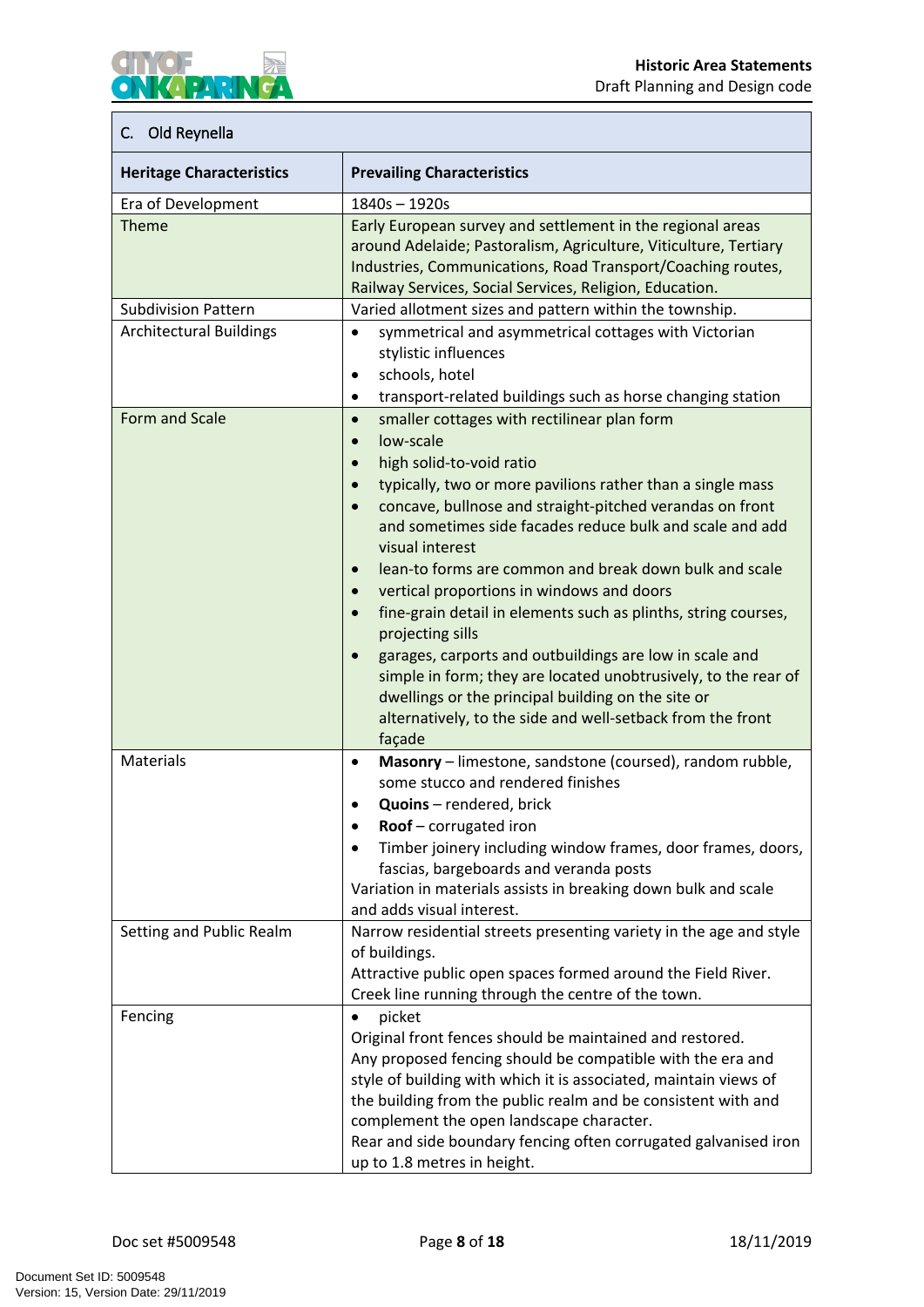

# **C. Old Reynella**

| <b>Heritage Characteristics</b> | <b>Prevailing Characteristics</b>                                                                                                                                                                                                                                                                                             |
|---------------------------------|-------------------------------------------------------------------------------------------------------------------------------------------------------------------------------------------------------------------------------------------------------------------------------------------------------------------------------|
| Height                          | Predominantly single-storey.<br>Typical proportions of Victorian-era cottages with wall heights of<br>around 3.3 to 3.6 metres and ridge heights of around 5.0 to 5.5<br>metres.<br>Larger hotel and former school building are landmarks.<br>Historic character punctuated by more recent infill and shopping<br>facilities. |
| Roof types                      | gable<br>hipped<br>$\bullet$<br>steeply-pitched, typically 30 to 40 degrees, reflecting<br>$\bullet$<br>traditional architectural styles and building methods<br>short roof spans                                                                                                                                             |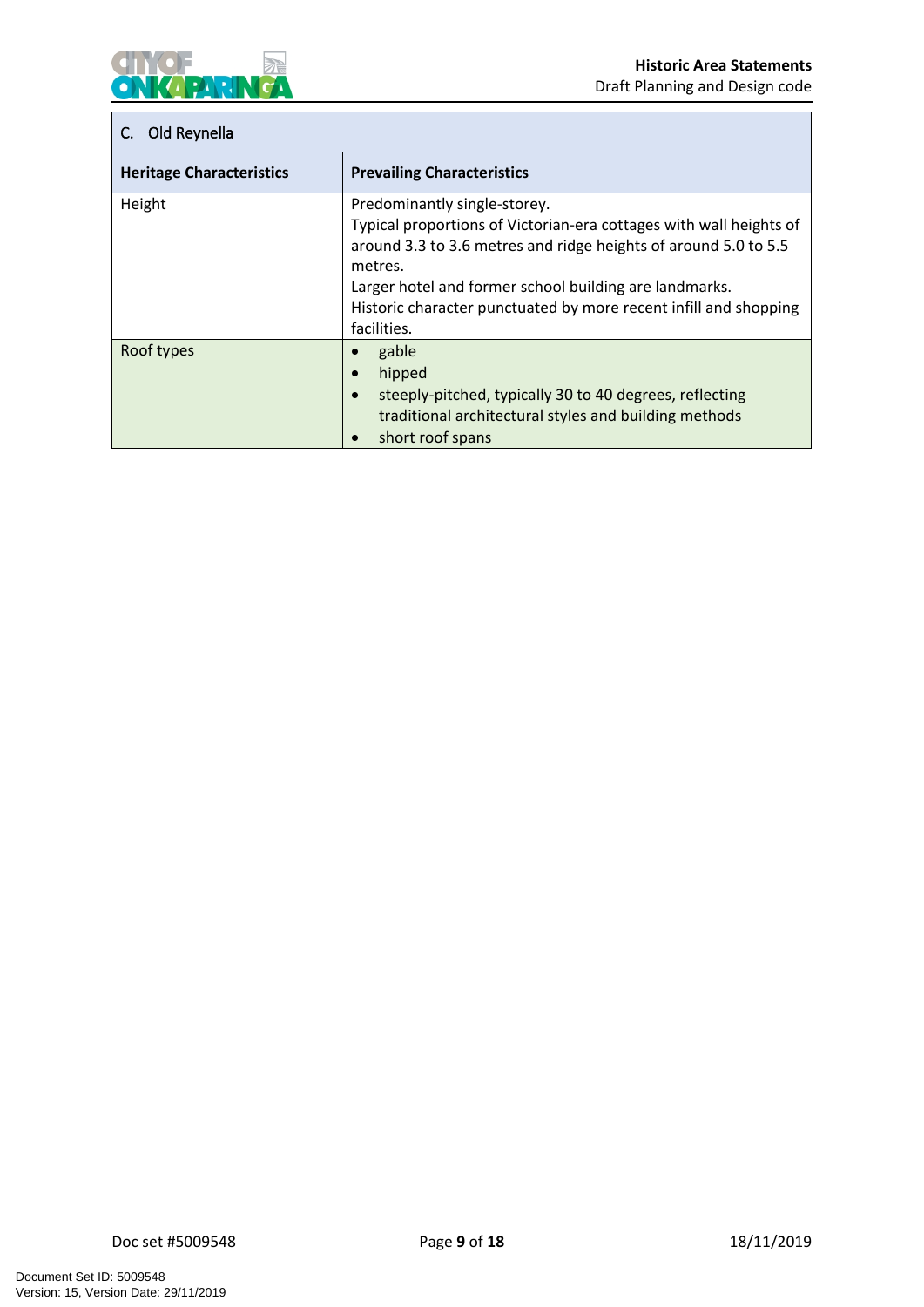### <span id="page-12-0"></span>**D. Old Noarlunga**

PARK

IY (OF

 $\bullet$ 

| <b>Heritage Characteristics</b> | <b>Prevailing Characteristics</b>                                                                                                 |
|---------------------------------|-----------------------------------------------------------------------------------------------------------------------------------|
| Era of Development              | 1840s - 1930s                                                                                                                     |
|                                 | Note: presence of bungalows and c1920s stage of development                                                                       |
| Theme                           | Early European survey and settlement in the regional areas                                                                        |
|                                 | around Adelaide; Agriculture, Flour Milling, Tertiary Industries,                                                                 |
|                                 | Communications, Road Transport, Water Transport, Social                                                                           |
|                                 | Services, Religion, Education, Local Government.                                                                                  |
| <b>Subdivision Pattern</b>      | Allotments perpendicular to gently curving roads that follow the                                                                  |
|                                 | line of the adjacent Onkaparinga River.                                                                                           |
| <b>Architectural Buildings</b>  | double-fronted cottages, villas, asymmetrical cottages and<br>$\bullet$                                                           |
|                                 | attached shop-dwellings with Victorian, Federation and                                                                            |
|                                 | Inter-War Bungalow stylistic influences                                                                                           |
|                                 | public buildings such as school, former post office, former<br>$\bullet$                                                          |
|                                 | institute building (hall)                                                                                                         |
|                                 | churches and cemeteries<br>$\bullet$                                                                                              |
|                                 | hotel and shops<br>$\bullet$                                                                                                      |
|                                 | former flour mill<br>$\bullet$                                                                                                    |
|                                 | transport-related structures such as bridges<br>$\bullet$                                                                         |
| Form and scale                  | rectilinear plan form<br>$\bullet$                                                                                                |
|                                 | low-scale<br>$\bullet$                                                                                                            |
|                                 | high solid-to-void ratio<br>$\bullet$                                                                                             |
|                                 | typically two or more pavilions rather than a single mass<br>$\bullet$                                                            |
|                                 | concave, bullnose and straight-pitched verandas on front<br>$\bullet$<br>and sometimes side facades reduce bulk and scale and add |
|                                 | visual interest                                                                                                                   |
|                                 | lean-to forms are common and break down bulk and scale<br>$\bullet$                                                               |
|                                 | vertical proportions in windows and doors<br>$\bullet$                                                                            |
|                                 | fine-grain detail in elements such as plinths, string courses,<br>$\bullet$                                                       |
|                                 | projecting sills                                                                                                                  |
|                                 | garages, carports and outbuildings are low in scale and                                                                           |
|                                 | simple in form; they are located unobtrusively, to the rear of                                                                    |
|                                 | dwellings or the principal building on the site or                                                                                |
|                                 | alternatively, to the side and well-setback from the front                                                                        |
|                                 | façade                                                                                                                            |
| <b>Materials</b>                | Masonry - limestone, sandstone, bluestone - random<br>٠                                                                           |
|                                 | rubble, some rendered elements                                                                                                    |
|                                 | Quoins - rendered, brick<br>٠                                                                                                     |
|                                 | Roof - corrugated iron, gables with timber strapping<br>٠                                                                         |
|                                 | Timber joinery including window frames, door frames, doors,<br>$\bullet$                                                          |
|                                 | fascias, bargeboards and veranda posts                                                                                            |
|                                 | Variation in materials assists in breaking down bulk and scale                                                                    |
|                                 | and adds visual interest.                                                                                                         |
| Setting and Public Realm        | Sited in a bend of the Onkaparinga River.                                                                                         |
|                                 | Enclosed by prominent steep river embankments.                                                                                    |
|                                 | Township edges defined by open space and national park.                                                                           |
|                                 | Self-contained village with a strong 'main street' character.                                                                     |
|                                 | Town square (former Market Square).                                                                                               |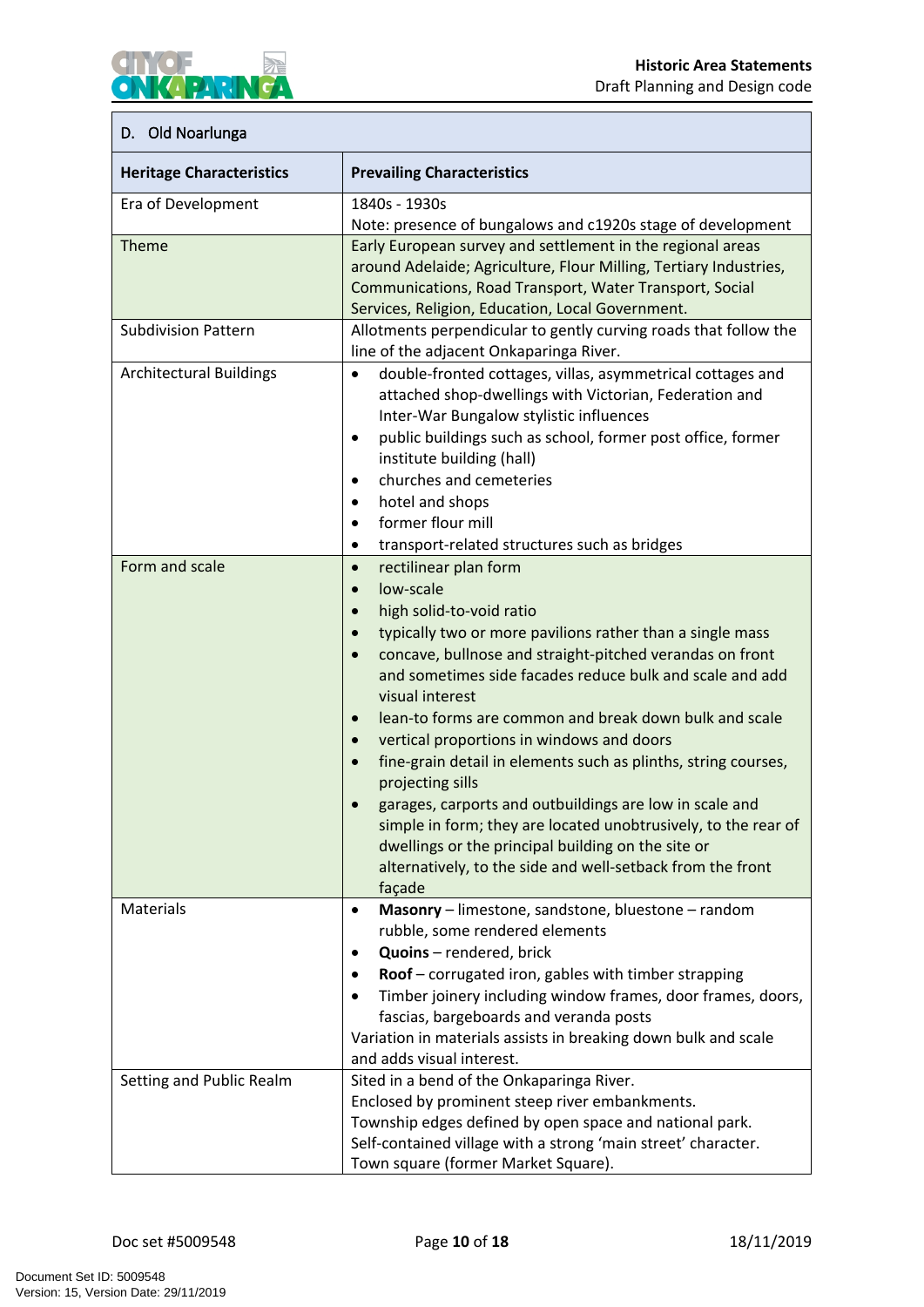

# **D. Old Noarlunga**

| <b>Heritage Characteristics</b> | <b>Prevailing Characteristics</b>                                             |
|---------------------------------|-------------------------------------------------------------------------------|
|                                 | Horseshoe Park.                                                               |
| Fencing                         | randomly-laid stone                                                           |
|                                 | post-and-rail<br>$\bullet$                                                    |
|                                 | timber picket<br>$\bullet$                                                    |
|                                 | woven wire                                                                    |
|                                 | Original front fences should be maintained and restored.                      |
|                                 | Fencing should be compatible with the era and style of building               |
|                                 | with which it is associated, maintain views of the building from              |
|                                 | the public realm and be consistent with and complement the                    |
|                                 | open landscape character.                                                     |
|                                 | Rear and side boundary fencing often corrugated galvanised iron               |
|                                 | up to 1.8 metres in height.                                                   |
| Height                          | Predominantly single-storey.                                                  |
|                                 | Typical proportions of Victorian-era cottages with wall heights of            |
|                                 | around 3.3 to 3.6 metres and ridge heights of around 5.0 to 5.5<br>metres.    |
|                                 | Larger hotel and former school building are landmarks.                        |
| Roof types                      | gable<br>$\bullet$                                                            |
|                                 | steeply-pitched, typically 30 to 40 degrees, (slightly lower for<br>$\bullet$ |
|                                 | bungalows), reflecting traditional architectural styles and                   |
|                                 | building methods                                                              |
|                                 | short roof spans                                                              |

| D. Old Noarlunga                                                                                      |                                                                                                                                  |
|-------------------------------------------------------------------------------------------------------|----------------------------------------------------------------------------------------------------------------------------------|
| Prescriptive/ Numerical characteristics from Onkaparinga Development Plan for proposed<br>development |                                                                                                                                  |
| <b>Building Height</b>                                                                                | A building should not exceed two storeys (7.5 metres) in height<br>measured above natural ground level                           |
| <b>Building Material</b>                                                                              | <b>Masonry</b> - stone, rendered brick, block, timber cladding<br>Joinery - timber<br>Cream, dark green and muted-earth colours. |
| Roof Pitch                                                                                            | Gable, hip or pitched.                                                                                                           |
| Roof Type                                                                                             | Corrugated galvanised iron (not zincalume); timber, concrete or<br>cement shingles or slate.<br>Silver colour for roofing.       |
| Fencing                                                                                               | Stone, rendered brick or block, brush, timber picket, paling or<br>railing.                                                      |
| Land Division                                                                                         | Allotments should have:<br>(a) an area of not less than 1200 square metres<br>(b) a road frontage of at least 20 metres.         |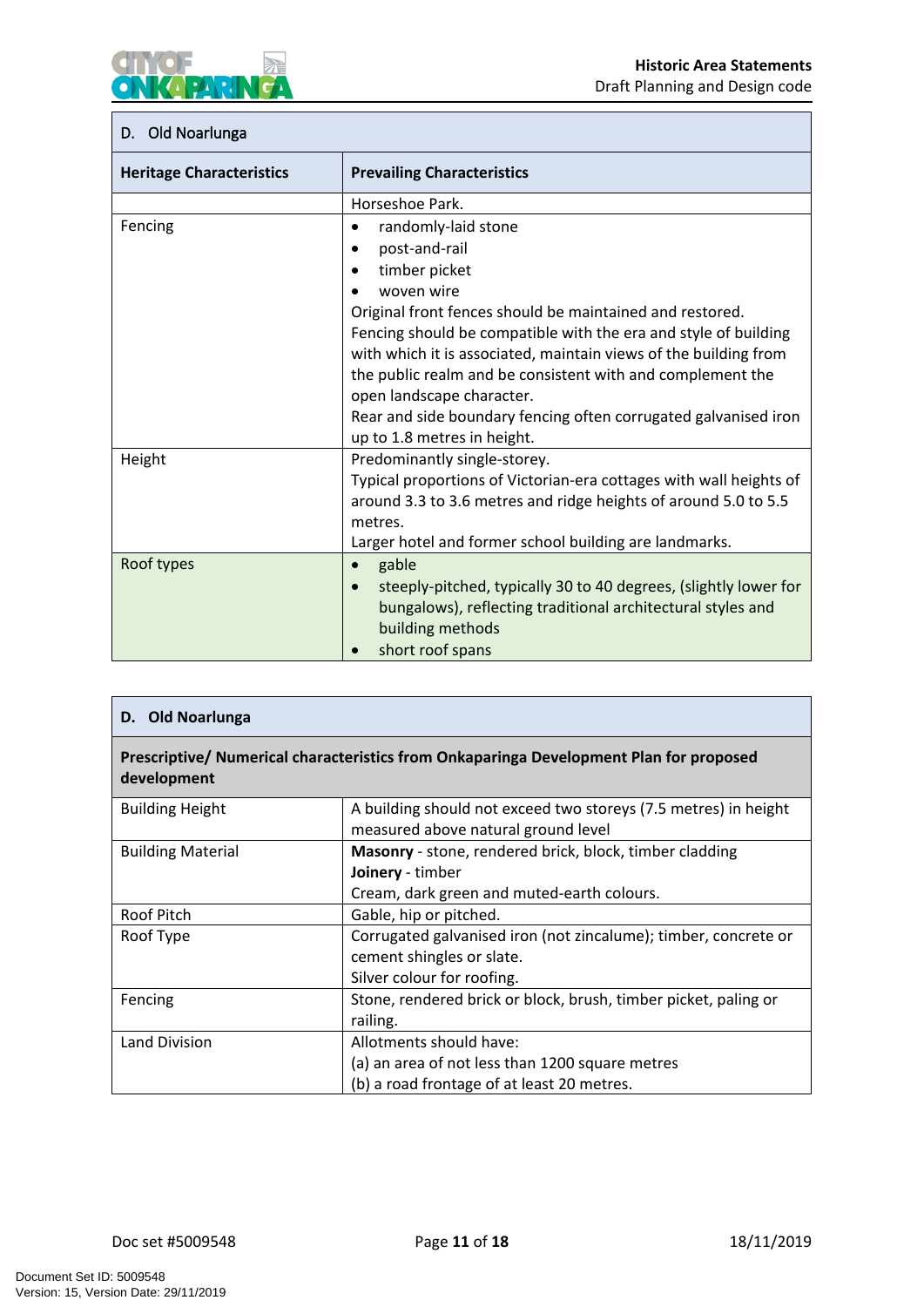### <span id="page-14-0"></span>**E. Port Willunga**

KAPARIN

YOE

 $\bullet$ 

| <b>Heritage Characteristics</b> | <b>Prevailing Characteristics</b>                                                                                                                                                                                                                                                                                                                                                                                                                                                                                                                                                                                                                                                                                                                                                                                                                                                                                                                                             |
|---------------------------------|-------------------------------------------------------------------------------------------------------------------------------------------------------------------------------------------------------------------------------------------------------------------------------------------------------------------------------------------------------------------------------------------------------------------------------------------------------------------------------------------------------------------------------------------------------------------------------------------------------------------------------------------------------------------------------------------------------------------------------------------------------------------------------------------------------------------------------------------------------------------------------------------------------------------------------------------------------------------------------|
| Era of Development              | 1850s - 1930s                                                                                                                                                                                                                                                                                                                                                                                                                                                                                                                                                                                                                                                                                                                                                                                                                                                                                                                                                                 |
| <b>Theme</b>                    | Early European survey and settlement in the regional areas<br>around Adelaide; Agriculture, Tertiary Industries, Road<br>Transport, Water Transport/Shipping, Social Services, Leisure<br>Pursuits/Holidaymaking.                                                                                                                                                                                                                                                                                                                                                                                                                                                                                                                                                                                                                                                                                                                                                             |
| <b>Subdivision Pattern</b>      | Radiating layout from north-easterly point where Mindarie<br>Street meets the original termination of William Street.<br>Traditional grid pattern elsewhere.                                                                                                                                                                                                                                                                                                                                                                                                                                                                                                                                                                                                                                                                                                                                                                                                                  |
| <b>Architectural Buildings</b>  | mid-to-late 1800s stone buildings<br>$\bullet$<br>informal inter-war holiday and fishing shacks<br>$\bullet$<br>post-war holiday houses<br>$\bullet$<br>recent dwellings that draw on the traditional form and scale<br>$\bullet$                                                                                                                                                                                                                                                                                                                                                                                                                                                                                                                                                                                                                                                                                                                                             |
| Form and Scale                  | informality in the appearance of many buildings arising from<br>$\bullet$<br>additions over time and variety in use of materials<br>rectilinear plan form<br>$\bullet$<br>low-scale<br>$\bullet$<br>typically two or more pavilions rather than a single mass<br>$\bullet$<br>high solid-to-void ratio<br>$\bullet$<br>concave and straight-pitched verandas on front and<br>$\bullet$<br>sometimes side facades reduce bulk and scale and add visual<br>interest<br>lean-to forms are common and break down bulk and scale<br>$\bullet$<br>vertical proportions in windows and doors<br>$\bullet$<br>fine-grain detail in elements such as plinths, string courses,<br>$\bullet$<br>projecting sills<br>garages, carports and outbuildings are low in scale and<br>$\bullet$<br>simple in form; they are located unobtrusively, to the rear of<br>dwellings or the principal building on the site or<br>alternatively, to the side and well-setback from the front<br>façade |
| Materials                       | Masonry - limestone, sandstone, weatherboard, some<br>rendered masonry - random rubble<br>Quoins - rendered, brick<br>$\bullet$<br>Roof - corrugated iron<br>٠<br>Timber joinery including window frames, door frames, doors,<br>fascias, bargeboards and veranda posts.<br>Variation in materials assists in breaking down bulk and scale<br>and adds visual interest.                                                                                                                                                                                                                                                                                                                                                                                                                                                                                                                                                                                                       |
| Setting and Public Realm        | Established trees - mature Aleppo Pines, Norfolk Island Pines,<br>Casuarinas.<br>Informal streetscapes often lined with established trees and<br>shrubs.                                                                                                                                                                                                                                                                                                                                                                                                                                                                                                                                                                                                                                                                                                                                                                                                                      |
| Fencing                         | picket<br>post-and-rail<br>$\bullet$<br>post-and-wire<br>hedges                                                                                                                                                                                                                                                                                                                                                                                                                                                                                                                                                                                                                                                                                                                                                                                                                                                                                                               |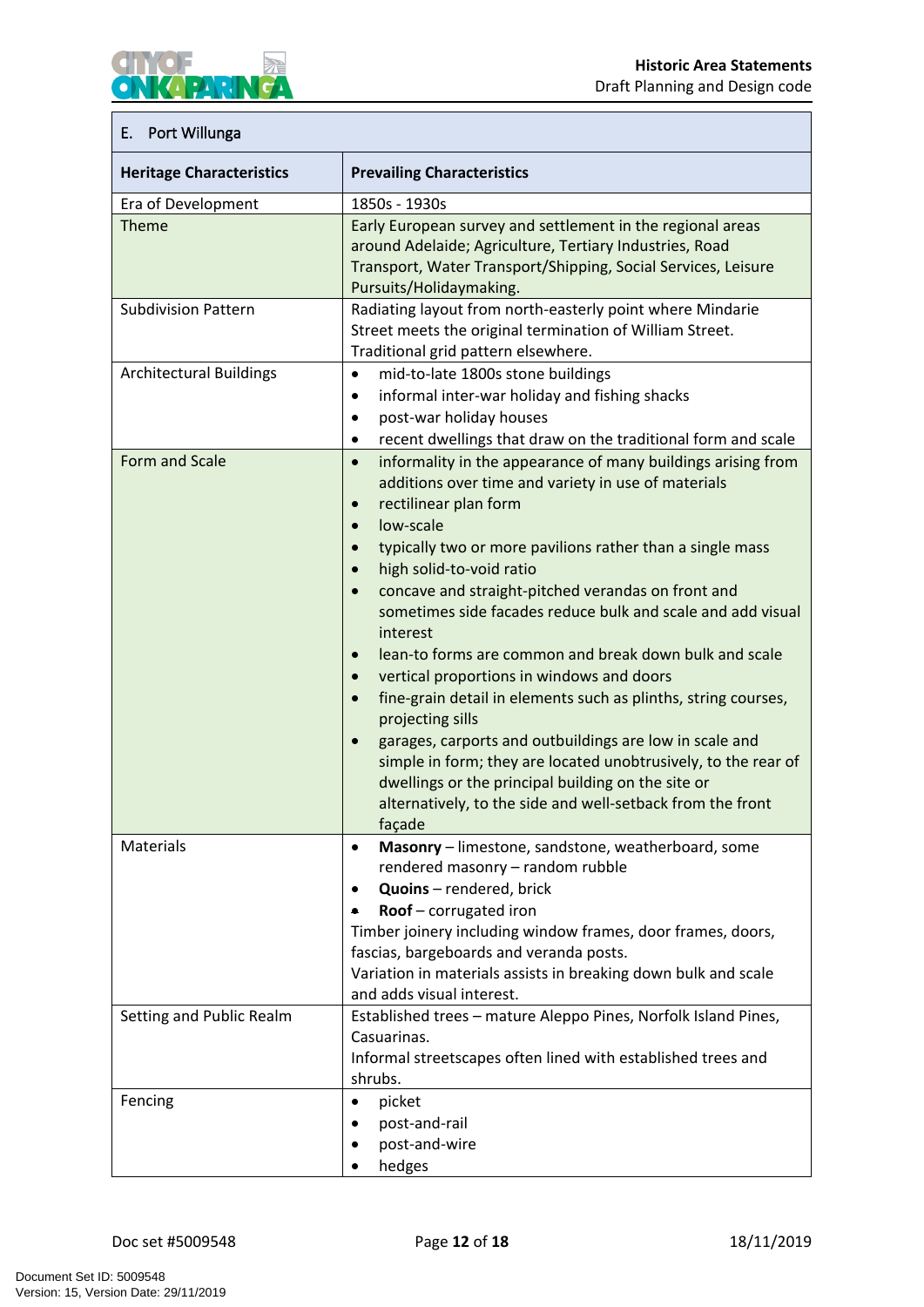

### **E. Port Willunga**

| <b>Heritage Characteristics</b> | <b>Prevailing Characteristics</b>                                                                                      |
|---------------------------------|------------------------------------------------------------------------------------------------------------------------|
|                                 | randomly-laid limestone up to 1.2 metres high                                                                          |
|                                 | Original front fences should be maintained and restored.<br>Any proposed fencing should be compatible with the era and |
|                                 | style of building with which it is associated, maintain views of                                                       |
|                                 | the building from the public realm and be consistent with and                                                          |
|                                 | complement the open landscape character.                                                                               |
|                                 | Rear and side boundary fencing often corrugated galvanised iron                                                        |
|                                 | up to 1.8 metres in height.                                                                                            |
| Height                          | Predominantly single-storey, some two-storey (but well-                                                                |
|                                 | modulated).                                                                                                            |
|                                 | Single-storey has typical proportions of Victorian-era cottages                                                        |
|                                 | with wall heights of around 3.3 to 3.6 metres and ridge heights                                                        |
|                                 | of around 5.0 to 5.5 metres.                                                                                           |
|                                 | Larger former hotel is a landmark.                                                                                     |
| Roof types                      | gable<br>$\bullet$                                                                                                     |
|                                 | hipped<br>$\bullet$                                                                                                    |
|                                 | Steeply-pitched, typically 30 to 40 degrees, reflecting traditional                                                    |
|                                 | architectural styles and building methods.                                                                             |
|                                 | Short roof spans.                                                                                                      |

| E. Port Willunga                                                                                      |                                                                                                             |
|-------------------------------------------------------------------------------------------------------|-------------------------------------------------------------------------------------------------------------|
| Prescriptive/ Numerical characteristics from Onkaparinga Development Plan for proposed<br>development |                                                                                                             |
| Design                                                                                                | Avoid extensive use of highly reflective materials, glass curtain<br>walls or very bright external colours. |
| <b>Building Material</b>                                                                              | Masonry - rendered masonry, sandstone<br>Timber joinery.                                                    |
| Roof Type                                                                                             | Slate, corrugated iron, dark grey coloured roofing.                                                         |
| Fencing                                                                                               | Low, open-style (picket, tubular), hedges, bamboo, post-and-<br>wire.                                       |
| Land Division                                                                                         | Based on gridiron pattern.<br>Reinforces views of the hills to east down public streets.                    |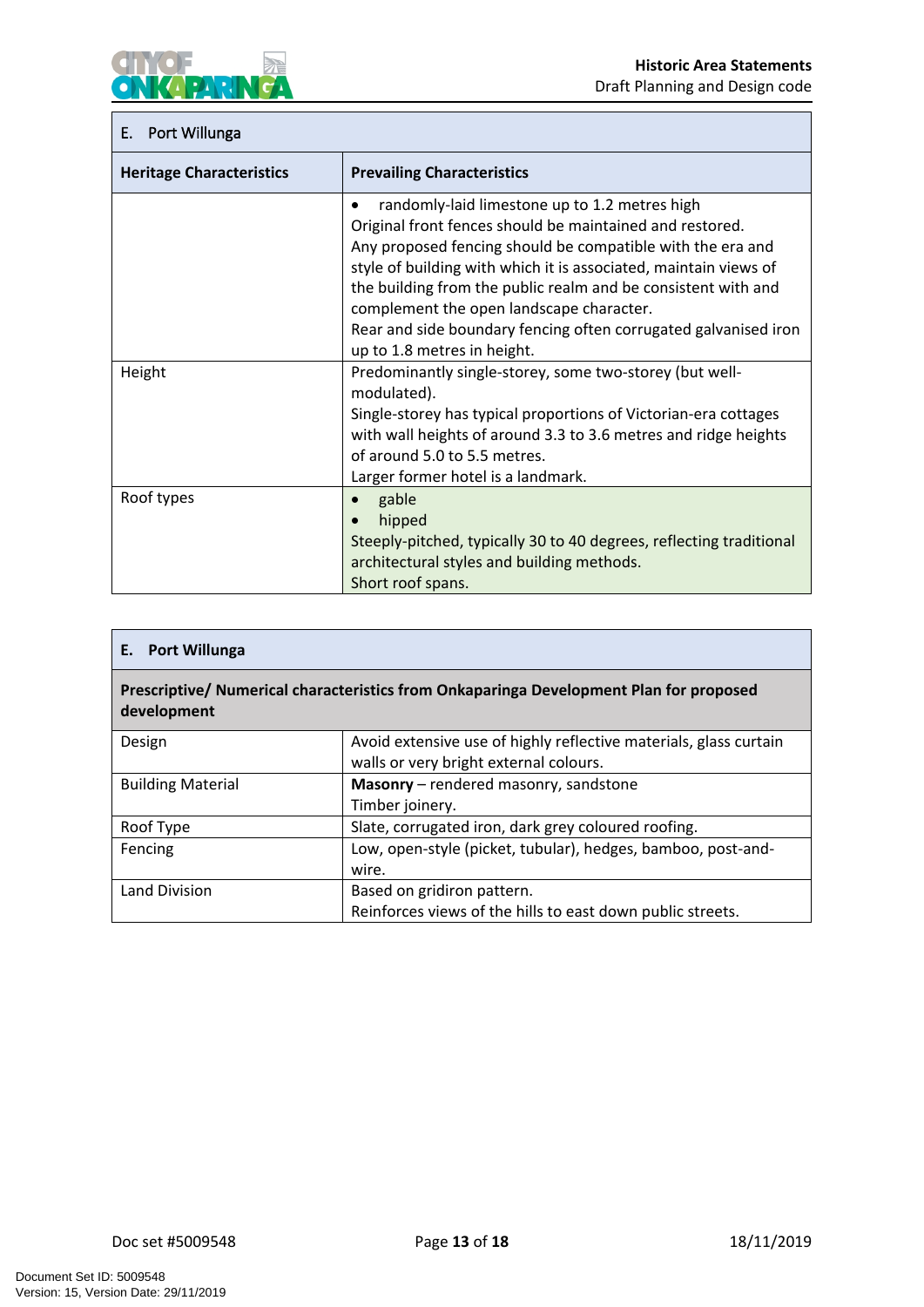

### <span id="page-16-0"></span>**F. Aldinga**

| <b>Heritage Characteristics</b> | <b>Prevailing Characteristics</b>                                                                                                                                                                                                                                                                                                                                                                                                                                                                                                                                                                                                                                                                                                                                                                                                      |
|---------------------------------|----------------------------------------------------------------------------------------------------------------------------------------------------------------------------------------------------------------------------------------------------------------------------------------------------------------------------------------------------------------------------------------------------------------------------------------------------------------------------------------------------------------------------------------------------------------------------------------------------------------------------------------------------------------------------------------------------------------------------------------------------------------------------------------------------------------------------------------|
| Era of Development              | 1850s - 1920s                                                                                                                                                                                                                                                                                                                                                                                                                                                                                                                                                                                                                                                                                                                                                                                                                          |
| <b>Theme</b>                    | Early European survey and settlement in the regional areas<br>around Adelaide; Agriculture, Tertiary Industries,<br>Communications, Road Transport, Social Services, Religion,<br>Leisure Pursuits, Holidaymaking.                                                                                                                                                                                                                                                                                                                                                                                                                                                                                                                                                                                                                     |
| <b>Subdivision Pattern</b>      | Village centred on the intersection of Old Coach Road and Port<br>Road.<br>Large allotments perpendicular to the roads.<br>Allotment sizes increase out from the centre of the township,<br>emphasising the semi-rural environment.<br>Substantial space between buildings.<br>Buildings are sited relatively close to front boundaries and each<br>other in the centre of the township but front and side setbacks<br>increase as distance from the town centre increases. This pattern<br>of development contributes to the sense of space and<br>rural/country township character.<br>Building frontages are parallel to streets becoming more random                                                                                                                                                                               |
| <b>Architectural Buildings</b>  | out from the centre of the township.<br>Mid-to-late 1800s stone buildings with Victorian stylistic<br>$\bullet$<br>influences<br>double-fronted cottages, villas, asymmetrical cottages and<br>$\bullet$<br>attached shop-dwellings with Victorian stylistic influences<br>hotel, former Temperance Inn, former Institute building<br>$\bullet$<br>(hall) and church are landmarks                                                                                                                                                                                                                                                                                                                                                                                                                                                     |
| Form and Scale                  | rectilinear plan form<br>$\bullet$<br>low-scale<br>$\bullet$<br>high solid-to-void ratio<br>$\bullet$<br>typically two or more pavilions rather than a single mass<br>$\bullet$<br>concave, bullnose and straight-pitched verandas on front<br>$\bullet$<br>and sometimes side facades reduce bulk and scale and add<br>visual interest<br>lean-to forms are common and break down bulk and scale<br>$\bullet$<br>vertical proportions in windows and doors<br>$\bullet$<br>fine-grain detail in elements such as plinths, string courses,<br>projecting sills<br>garages, carports and outbuildings are low in scale and<br>$\bullet$<br>simple in form; they are located unobtrusively, to the rear of<br>dwellings or the principal building on the site or<br>alternatively, to the side and well-setback from the front<br>façade |
| <b>Materials</b>                | Masonry - limestone, sandstone - random rubble<br>$\bullet$<br>Quoins - rendered, brick<br>$\bullet$<br>Roof - corrugated iron, Willunga slate<br>$\bullet$<br>Timber joinery including window frames, door frames, doors,<br>$\bullet$<br>fascias, bargeboards and veranda posts<br>Variation in materials assists in breaking down bulk and scale<br>and adds visual interest.                                                                                                                                                                                                                                                                                                                                                                                                                                                       |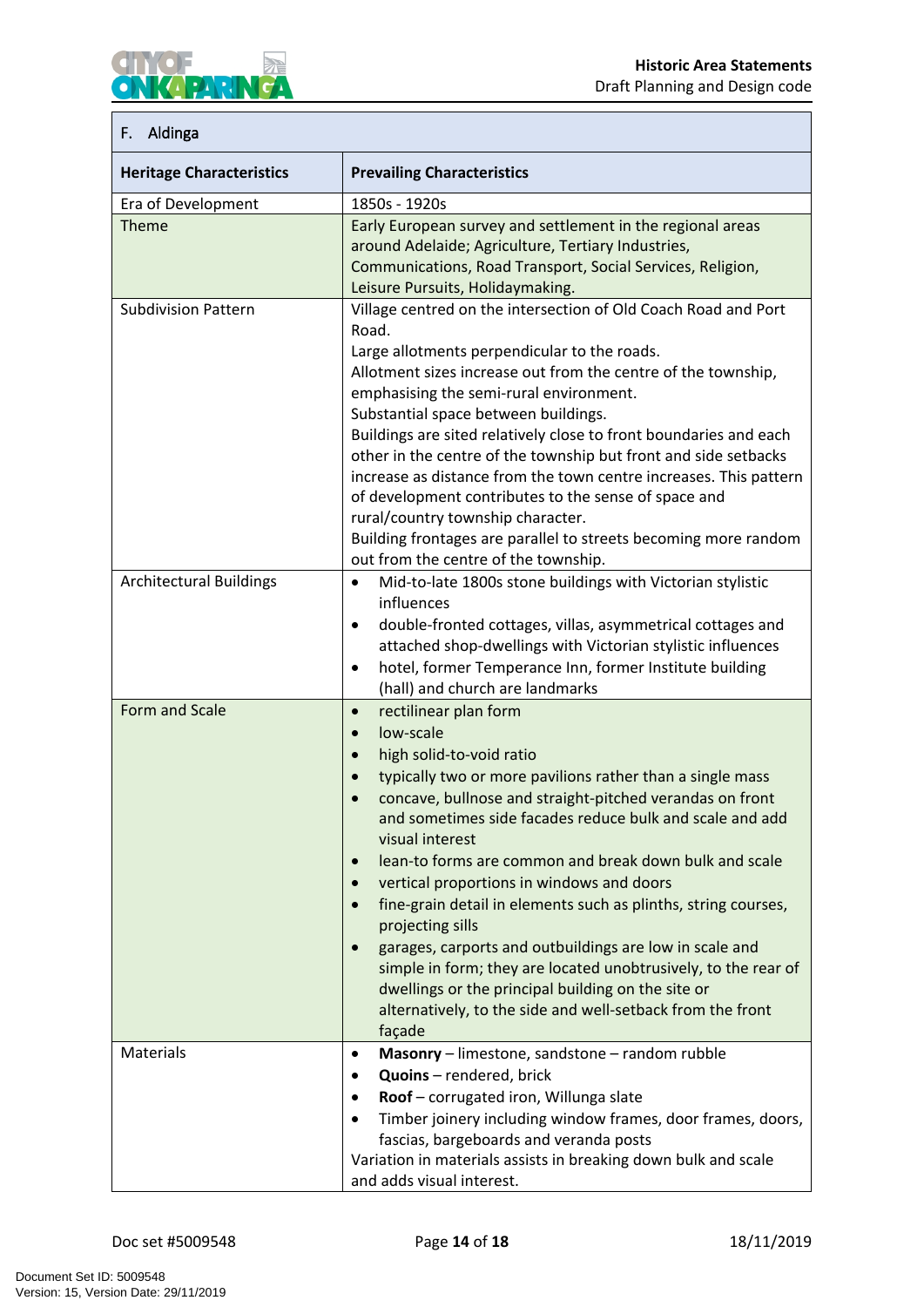

# **F. Aldinga**

| <b>Heritage Characteristics</b> | <b>Prevailing Characteristics</b>                                    |
|---------------------------------|----------------------------------------------------------------------|
| Setting and Public Realm        | Established trees - mature Aleppo Pines, Norfolk Island Pines,       |
|                                 | Casuarinas.                                                          |
| Fencing                         | picket                                                               |
|                                 | post-and-rail                                                        |
|                                 | post-and-wire                                                        |
|                                 | hedges                                                               |
|                                 | randomly-laid limestone up to 1.2 metres high<br>$\bullet$           |
|                                 | Original front fences should be maintained and restored.             |
| Height                          | Predominantly single-storey.                                         |
|                                 | Typical proportions of Victorian-era cottages with wall heights of   |
|                                 | around 3.3 to 3.6 metres and ridge heights of around 5.0 to 5.5      |
|                                 | metres.                                                              |
|                                 | Larger hotel and former school building are landmarks.               |
| Roof types                      | gable                                                                |
|                                 | hipped<br>$\bullet$                                                  |
|                                 | steeply-pitched, typically 30 to 40 degrees, reflecting<br>$\bullet$ |
|                                 | traditional architectural styles and building methods                |
|                                 | short roof spans                                                     |

| Aldinga<br>F.                                                                                         |                                                                                                             |
|-------------------------------------------------------------------------------------------------------|-------------------------------------------------------------------------------------------------------------|
| Prescriptive/ Numerical characteristics from Onkaparinga Development Plan for proposed<br>development |                                                                                                             |
| Design                                                                                                | Avoid extensive use of highly reflective materials, glass curtain<br>walls or very bright external colours. |
| <b>Building Material</b>                                                                              | Masonry - rendered masonry, sandstone<br>Timber joinery.                                                    |
| Roof Type                                                                                             | Slate, corrugated iron, dark grey coloured roofing.                                                         |
| Fencing                                                                                               | Low, open-style (picket, tubular), hedges, bamboo, post-and-<br>wire.                                       |
| Land Division                                                                                         | Based on gridiron pattern.<br>Reinforces views of the hills to the east down public streets.                |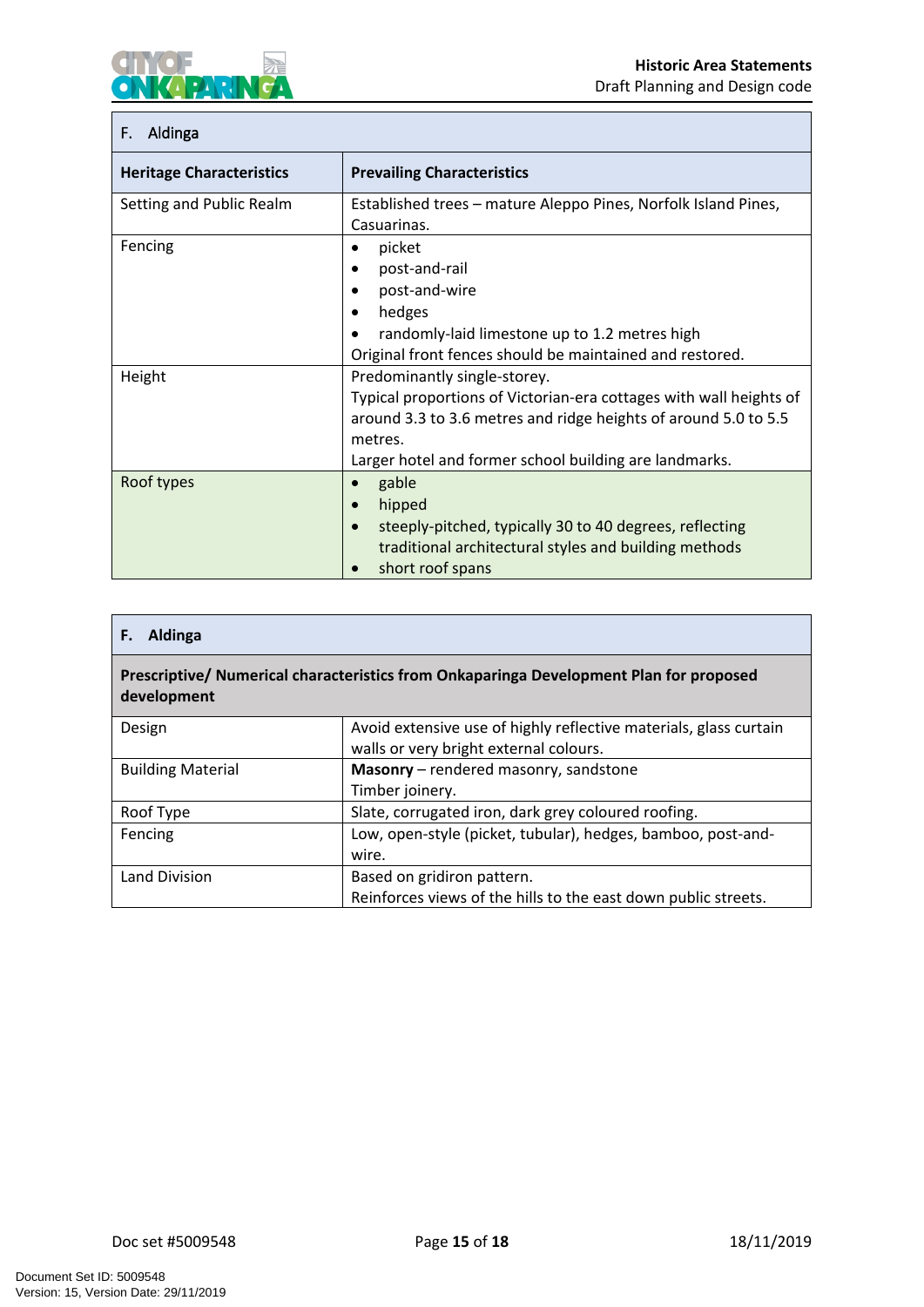

### <span id="page-18-0"></span>**G. Willunga**

| <b>Heritage Characteristics</b> | <b>Prevailing Characteristics</b>                                                                                                                                                                                                                                                                                                                                                                                                                                                                                                                                                                                                                                                                                                                                                                                                                   |
|---------------------------------|-----------------------------------------------------------------------------------------------------------------------------------------------------------------------------------------------------------------------------------------------------------------------------------------------------------------------------------------------------------------------------------------------------------------------------------------------------------------------------------------------------------------------------------------------------------------------------------------------------------------------------------------------------------------------------------------------------------------------------------------------------------------------------------------------------------------------------------------------------|
| Era of Development              | Predominantly 1840s - 1900                                                                                                                                                                                                                                                                                                                                                                                                                                                                                                                                                                                                                                                                                                                                                                                                                          |
| <b>Theme</b>                    | Early settlement; Agriculture, Slate Quarrying.                                                                                                                                                                                                                                                                                                                                                                                                                                                                                                                                                                                                                                                                                                                                                                                                     |
| <b>Subdivision Pattern</b>      | Original subdivision by the South Australian Company in the<br>$\bullet$<br>late 1830s. Second subdivision of southern part of the<br>township in 1857.<br>Laid out around High Street, the main thoroughfare through<br>$\bullet$<br>the town, which cuts diagonally through the original<br>subdivision.<br>Allotments perpendicular to High Street in centre of<br>$\bullet$<br>township.<br>Grid pattern with allotments perpendicular to streets in<br>$\bullet$<br>southern section of township.<br>Original allotments of around half an acre.<br>$\bullet$<br>Subsequent land division has occurred, but allotments<br>$\bullet$<br>remain relatively large.<br>Early buildings line High street and the road out of Willunga<br>$\bullet$                                                                                                  |
|                                 | to Aldinga and McLaren Vale.                                                                                                                                                                                                                                                                                                                                                                                                                                                                                                                                                                                                                                                                                                                                                                                                                        |
| <b>Architectural Buildings</b>  | simple, vernacular cottages<br>$\bullet$<br>mid-to-late 1800s stone buildings with Victorian stylistic<br>$\bullet$<br>influences<br>double-fronted cottages, villas and asymmetrical cottages<br>$\bullet$<br>with Victorian stylistic influences<br>shops and shop/dwellings with Victorian stylistic influences<br>$\bullet$<br>churches and cemeteries<br>$\bullet$<br>public buildings such as police station, courthouse, school,<br>$\bullet$<br>former post and telegraph office, post office, former<br>Institute building (hall)<br>three hotels<br>$\bullet$<br>transport-related structures such as bridges<br>$\bullet$                                                                                                                                                                                                                |
| Form and scale                  | rectilinear plan form<br>$\bullet$<br>$\bullet$<br>low-scale<br>high solid-to-void ratio<br>$\bullet$<br>typically two or more pavilions rather than a single mass<br>$\bullet$<br>concave, bullnose and straight-pitched verandas on front<br>$\bullet$<br>and sometimes side facades reduce bulk and scale and add<br>visual interest<br>lean-to forms are common and break down bulk and scale<br>$\bullet$<br>vertical proportions in windows and doors<br>$\bullet$<br>fine-grain detail in elements such as plinths, string courses,<br>$\bullet$<br>projecting sills<br>garages, carports and outbuildings are low in scale and<br>$\bullet$<br>simple in form; they are located unobtrusively, to the rear of<br>dwellings or the principal building on the site or<br>alternatively, to the side and well-setback from the front<br>façade |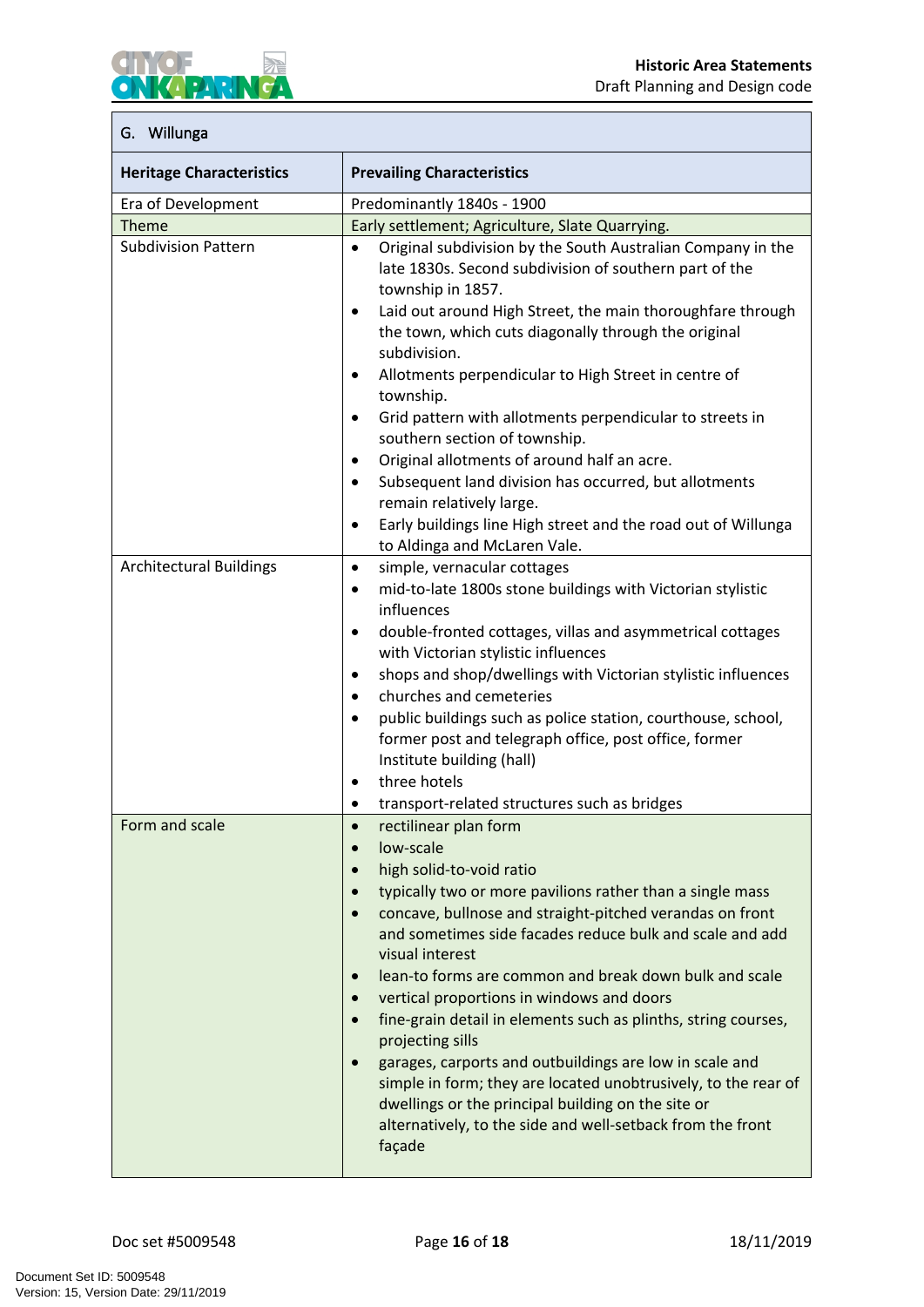

# **G. Willunga**

| <b>Heritage Characteristics</b> | <b>Prevailing Characteristics</b>                                                                                                                                                                                                                                                                                                                                                                                                                                                                                                                                                                    |
|---------------------------------|------------------------------------------------------------------------------------------------------------------------------------------------------------------------------------------------------------------------------------------------------------------------------------------------------------------------------------------------------------------------------------------------------------------------------------------------------------------------------------------------------------------------------------------------------------------------------------------------------|
| Materials                       | Masonry - local sandstone, pug-with-lime render, some<br>$\bullet$<br>local brick - random rubble, squared<br>Quoins - stone, rendered, brick<br>٠<br>Roof - corrugated iron, Willunga slate<br>$\bullet$<br>Timber joinery including window frames, door frames, doors,<br>$\bullet$<br>fascias, bargeboards and veranda posts<br>Consistent with the materials used in the 1840s-1900s buildings<br>within the township.<br>Variation in materials assists in breaking down bulk and scale<br>and adds visual interest.                                                                            |
| Setting and Public Realm        | Commercial and residential buildings indicative of the town's<br>$\bullet$<br>early settlement phase in the mid-1800s.<br>Landmark two-storey buildings in High Street, signalling<br>$\bullet$<br>township development during a phase of growing prosperity<br>through the mid-to-late 1800s.<br>Range of buildings and uses reflecting the composition of the<br>٠<br>town's community and enterprise.<br>Town's foothill topography features creek lines.<br>$\bullet$<br>Substantial remnant gum trees.<br>$\bullet$<br>High degree of mature landscaping.<br>$\bullet$                          |
| Fencing                         | picket<br>$\bullet$<br>post-and-rail<br>$\bullet$<br>post-and-wire<br>$\bullet$<br>slate post-and-wire<br>$\bullet$<br>hedges<br>$\bullet$<br>randomly-laid stone up to 1.2 metres high<br>$\bullet$<br>Original front fences should be maintained and restored.<br>Fencing should be compatible with the era and style of building<br>with which it is associated, maintain views of the building from<br>the public realm and be consistent with and complement the<br>open landscape character.<br>Rear and side boundary fencing often corrugated galvanised iron<br>up to 1.8 metres in height. |
| Height                          | Variation in the size and sophistication of buildings, from humble<br>cottages to two-storey dwellings and institutional or public<br>buildings.<br>Predominantly single-storey.<br>Typical proportions of Victorian-era cottages with wall heights of<br>around 3.3 to 3.6 metres and ridge heights of around 5.0 to 5.5<br>metres.<br>Smaller vernacular cottages.<br>Hotels, former post and telegraph office, former police station<br>and courthouse and former Institute (hall) are landmarks.                                                                                                 |